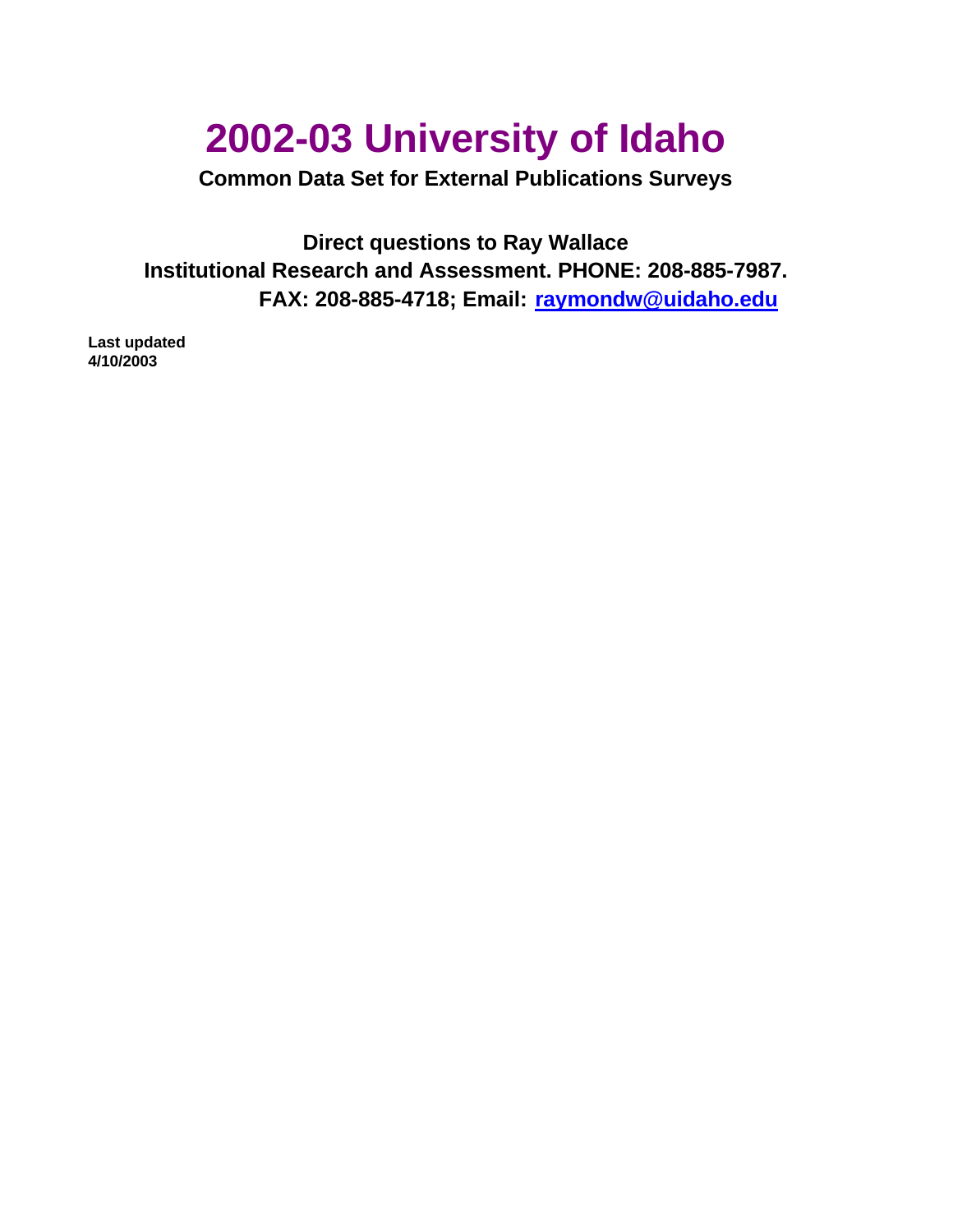# **A. General Information**

### **A1 Address Information**

| A <sub>1</sub> | Name of College/University:         | University of Idaho                                 |
|----------------|-------------------------------------|-----------------------------------------------------|
| A <sub>1</sub> | Mailing Address:                    | 875 Perimeter Drive, PO Box 442282                  |
| A1             | City/State/Zip                      | Moscow, ID 83844-2282                               |
| A1             | Main Phone:                         | 208-885-6111                                        |
| A <sub>1</sub> | WWW Home Page Address:              | http://www.its.uidaho.edu/uihome/                   |
| A <sub>1</sub> | <b>Admissions Phone Number:</b>     | 208-885-6326                                        |
| A <sub>1</sub> | Admissions Toll-Free Phone Number:  | UG: 888-884-3246; GR: 208-885-4001                  |
| A1             | Admissions Fax number:              | UG: 208-885-9119; GR: 208-885-6198                  |
| A <sub>1</sub> | <b>Admissions E-mail Address:</b>   | UG: admappl@uidaho.edu; GR: gadms@uidaho.edu        |
| A1             | Is there a separate URL application | UG: http://www.uidaho.edu/admissions/ugrad/apps.htm |
|                | site on the Internet? If so, please | GR: http://www.uidaho.edu/cogs                      |
|                | specify:                            |                                                     |

### **A2 Source of institutional control** (Check only one)**:**

| A2 Public              |  |
|------------------------|--|
| A2 Private (nonprofit) |  |
| A2 Proprietary         |  |

### **A3 Classification of institution:**

| A3 Coeducational college |  |
|--------------------------|--|
| A3 Men's college         |  |
| A3 Women's college       |  |

### **A4 Academic year calendar:**

| A <sub>4</sub> | Semester                       |  |
|----------------|--------------------------------|--|
| A <sub>4</sub> | Quarter                        |  |
| A <sub>4</sub> | <b>Trimester</b>               |  |
| A <sub>4</sub> | 4-1-4                          |  |
| A <sub>4</sub> | Continuous                     |  |
| A <sub>4</sub> | Differs by program (describe): |  |
|                |                                |  |
| A4             | Other (describe):              |  |
|                |                                |  |

### **A5 Degrees offered:**

| A <sub>5</sub> | Certificate                    | Χ |
|----------------|--------------------------------|---|
| A <sub>5</sub> | Diploma                        |   |
| A5             | Associate                      |   |
| A <sub>5</sub> | <b>Transfer Associate</b>      |   |
| A <sub>5</sub> | <b>Terminal Associate</b>      |   |
| A <sub>5</sub> | Bachelor's                     | х |
| A <sub>5</sub> | Postbachelor's certificate     |   |
| A <sub>5</sub> | Master's                       | х |
| A <sub>5</sub> | Post-master's certificate      | X |
| A <sub>5</sub> | Doctoral                       | Χ |
| A <sub>5</sub> | First professional             | X |
| A <sub>5</sub> | First professional certificate |   |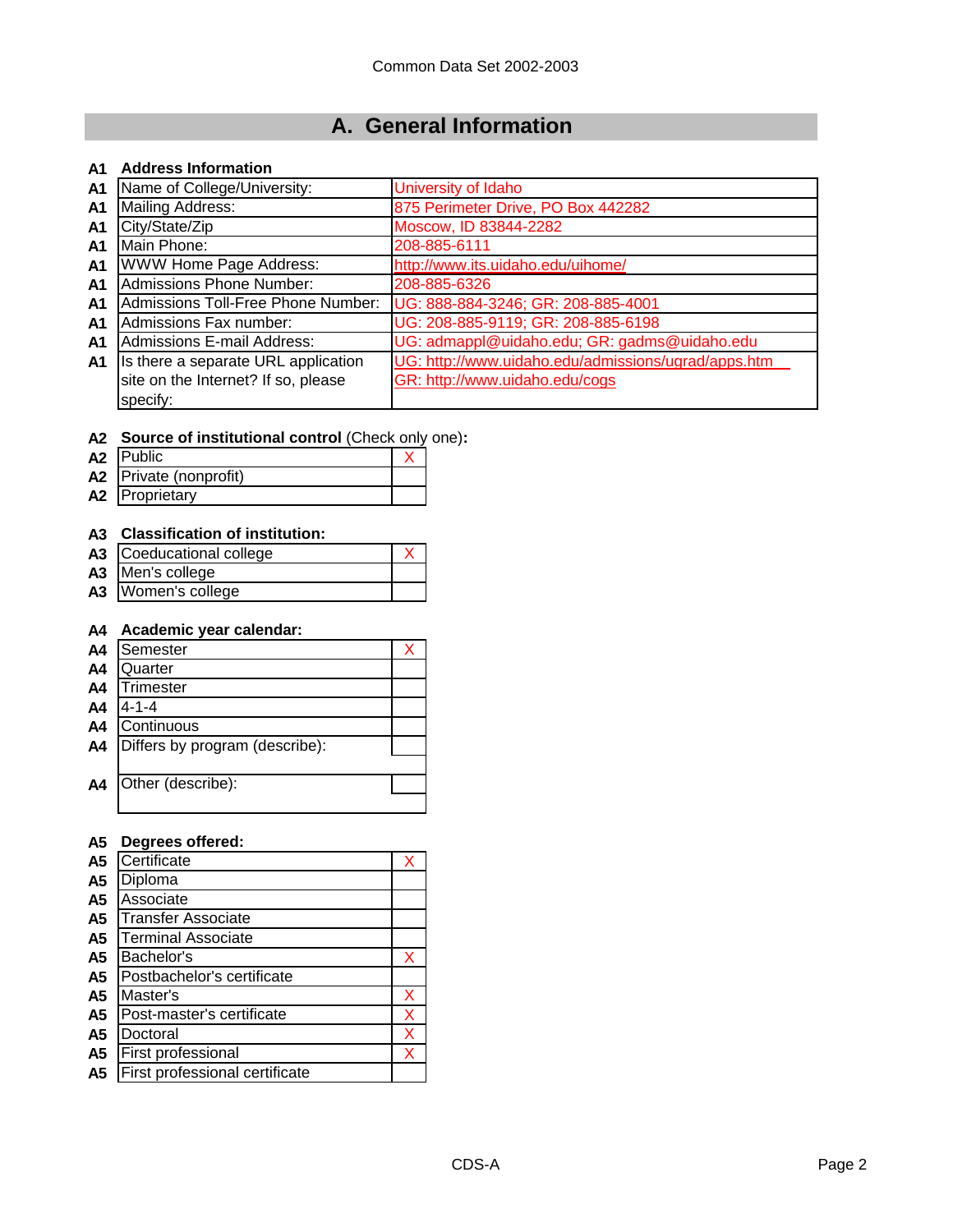### **B. ENROLLMENT AND PERSISTENCE**

|                                              |       |                  | <b>PART-TIME</b> |
|----------------------------------------------|-------|------------------|------------------|
| Men                                          | Women | Men              | Women            |
|                                              |       |                  |                  |
|                                              |       |                  |                  |
| 851                                          | 795   | 32               | 19               |
| 394                                          | 296   | 49               | 64               |
| 3,192                                        | 2,597 | 289              | 248              |
| 4,437                                        | 3,688 | 370              | 331              |
|                                              |       |                  |                  |
| 33                                           | 53    | 257              | 199              |
| 4,470                                        | 3,741 | 627              | 530              |
|                                              |       |                  |                  |
|                                              |       |                  |                  |
| 83                                           | 47    | 0                | 0                |
| 121                                          | 74    | 7                | 4                |
| 204                                          | 121   | 7                | 4                |
|                                              |       |                  |                  |
| 232                                          | 192   | 108              | 142              |
| 367                                          | 247   | 622              | 415              |
|                                              |       |                  |                  |
| $\mathbf{0}$                                 | 2     | 171              | 217              |
| 599                                          | 441   | 901              | 774              |
|                                              |       |                  | 9,368            |
| Total all graduate and professional students |       |                  | 3,051            |
|                                              |       | <b>FULL-TIME</b> |                  |

**B1 Institutional Enrollment - Men and Women** Provide numbers of students for each of the following categories as of the institution's official fall reporting date or as of October 15, 2002.

**B1 12,419 GRAND TOTAL ALL STUDENTS**

**B2 Enrollment by Racial/Ethnic Category.** Provide numbers of undergraduate students for each of the following categories as of the institution's official fall reporting date or as of October 15, 2002. Include international students only in the category "Nonresident aliens." Complete the "Total Undergraduates" column only if you cannot provide data for the first two columns.

| <b>B2</b> |                                   | Degree-Seeking<br>First-Time<br><b>First Year</b> | Degree-Seeking<br>Undergraduates<br>(include first-time<br>first-year) | Total<br>Undergraduates<br>(both degree- and<br>non-degree-<br>seeking) |
|-----------|-----------------------------------|---------------------------------------------------|------------------------------------------------------------------------|-------------------------------------------------------------------------|
| <b>B2</b> | Nonresident aliens                | 34                                                | 208                                                                    | 241                                                                     |
| <b>B2</b> | Black, non-Hispanic               | 9                                                 | 62                                                                     | 65                                                                      |
| <b>B2</b> | American Indian or Alaskan Native | 19                                                | 109                                                                    | 112                                                                     |
| <b>B2</b> | Asian or Pacific Islander         | 45                                                | 208                                                                    | 216                                                                     |
| <b>B2</b> | Hispanic                          | 74                                                | 280                                                                    | 294                                                                     |
| <b>B2</b> | White, non-Hispanic               | 1,443                                             | 7,598                                                                  | 7,902                                                                   |
| <b>B2</b> | Race/ethnicity unknown            | 73                                                | 361                                                                    | 538                                                                     |
| <b>B2</b> | <b>TOTAL</b>                      | 1,697                                             | 8,826                                                                  | 9,368                                                                   |

### **Persistence**

- **B3 Number of degrees awarded from July 1, 2001 to June 30, 2002**
- **B3** Certificate/diploma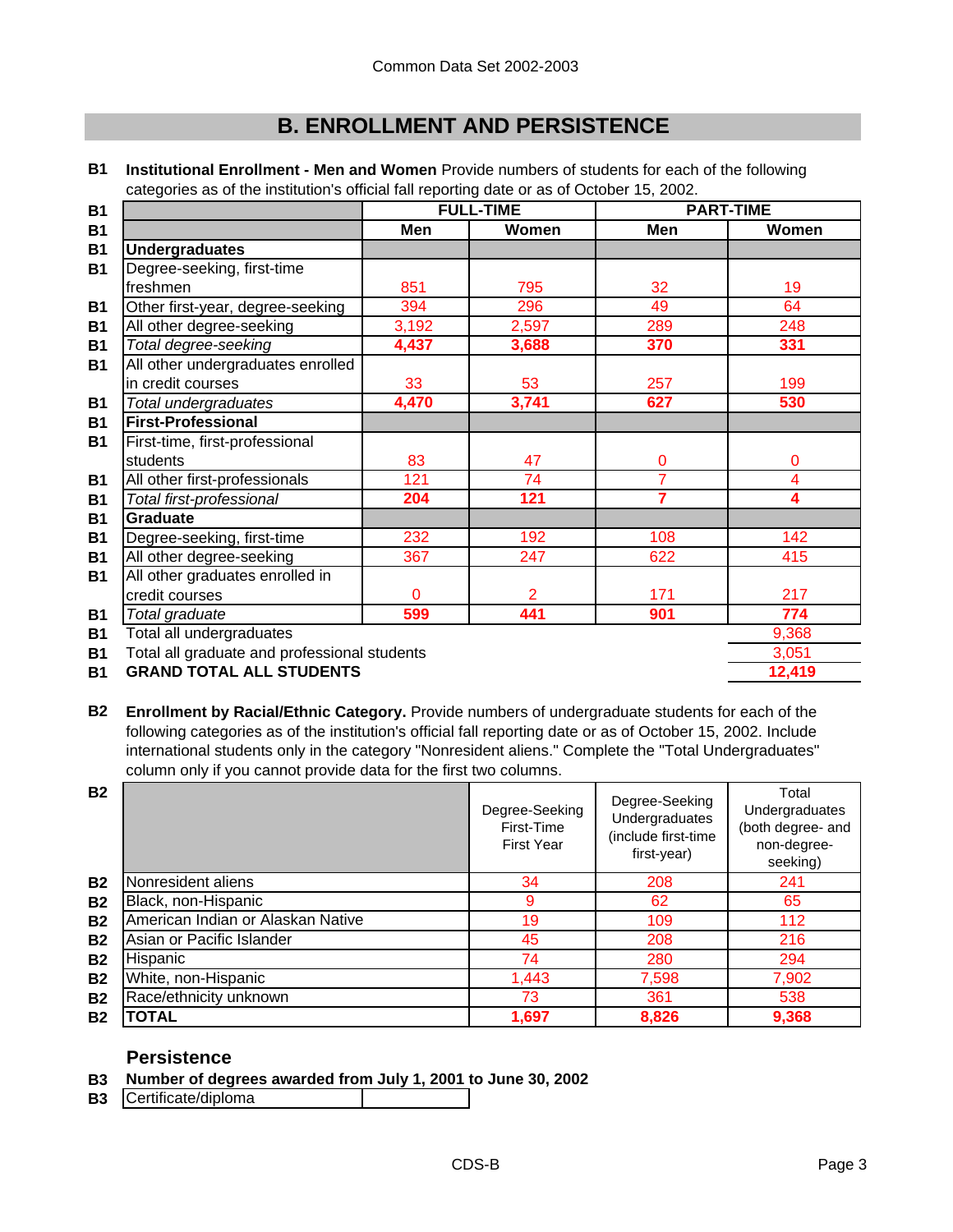| <b>B3</b> | Associate degrees               |      |
|-----------|---------------------------------|------|
| <b>B3</b> | Bachelor's degrees              | 1550 |
| <b>B3</b> | Master's degrees                | 488  |
| <b>B3</b> | Postbachelor's degrees          |      |
| <b>B3</b> | Post-Master's certificates      | 38   |
| <b>B3</b> | Doctoral degrees                | 58   |
| <b>B3</b> | First professional degrees      | 82   |
| <b>B3</b> | First professional certificates |      |

### **Graduation Rates**

The items in this section correspond to data elements collected by the IPEDS Web-based Data Collection System's Graduation Rate Survey (GRS). For complete instructions and definitions of data elements, see IPEDS GRS instructions and glossary on the 2002 Web-based survey.

### **For Bachelor's or Equivalent Programs**

Report for the cohort of full-time first-time bachelor's (or equivalent) degree-seeking undergraduate students who entered in fall 1996. Include in the cohort those who entered your institution during the summer term preceding fall 1996.

| <b>B4</b>  | Initial 1996 cohort of first-time, full-time bachelor's (or equivalent) degree-seeking                                                                                                                                                                           |       |
|------------|------------------------------------------------------------------------------------------------------------------------------------------------------------------------------------------------------------------------------------------------------------------|-------|
|            | undergraduate students; total all students:                                                                                                                                                                                                                      | 1,196 |
| <b>B5</b>  | Of the initial 1996 cohort, how many did not persist and did not graduate for the<br>following reasons: deceased, permanently disabled, armed forces, foreign aid service<br>of the federal government, or official church missions; total allowable exclusions: |       |
| <b>B6</b>  | Final 1996 cohort, after adjusting for allowable exclusions: (subtract question B5 from<br>question B4)                                                                                                                                                          | 1,196 |
| <b>B7</b>  | Of the initial 1996 cohort, how many completed the program in four years or less (by<br>August 31, 2000):                                                                                                                                                        | 194   |
| <b>B8</b>  | Of the initial 1996 cohort, how many completed the program in more than four years but<br>in five years or less (after August 31, 2000 and by August 31, 2001):                                                                                                  | 315   |
| <b>B9</b>  | Of the initial 1996 cohort, how many completed the program in more than five years but<br>in six years or less (after August 31, 2001 and by August 31, 2002):                                                                                                   | 82    |
| <b>B10</b> | Total graduating within six years (sum of questions B7, B8, and B9):                                                                                                                                                                                             | 591   |
| <b>B11</b> | Six-year graduation rate for 1996 cohort (question B10 divided by question B6):                                                                                                                                                                                  | 49%   |

### **For Two-Year Institutions:**

| B12   Initial 1999 cohort, total of first-time, full-time degree/certificate-seeking students:   |  |
|--------------------------------------------------------------------------------------------------|--|
| <b>B13</b> Of the initial 1999 cohort, how many did not persist and did not graduate for the     |  |
| following reasons: deceased, permanently disabled, armed forces, foreign aid service             |  |
| of the federal government, or official church missions; total allowable exclusions:              |  |
| B14   Final 1999 cohort, after adjusting for allowable exclusions (Subtract question B13 from    |  |
| question B12):                                                                                   |  |
| <b>B15</b> Completers of programs of less than two years duration (total):                       |  |
| <b>B16</b> Completers of programs of less than two years within 150 percent of normal time:      |  |
| <b>B17</b> Completers of programs of at least two but less than four years (total):              |  |
| <b>B18</b> Completers of programs of at least two but less than four-years within 150 percent of |  |
| normal time:                                                                                     |  |
| B19   Total transfers-out (within three years) to other institutions:                            |  |
| <b>B20</b> Total transfers to two-year institutions:                                             |  |
| <b>B21</b> Total transfers to four-year institutions:                                            |  |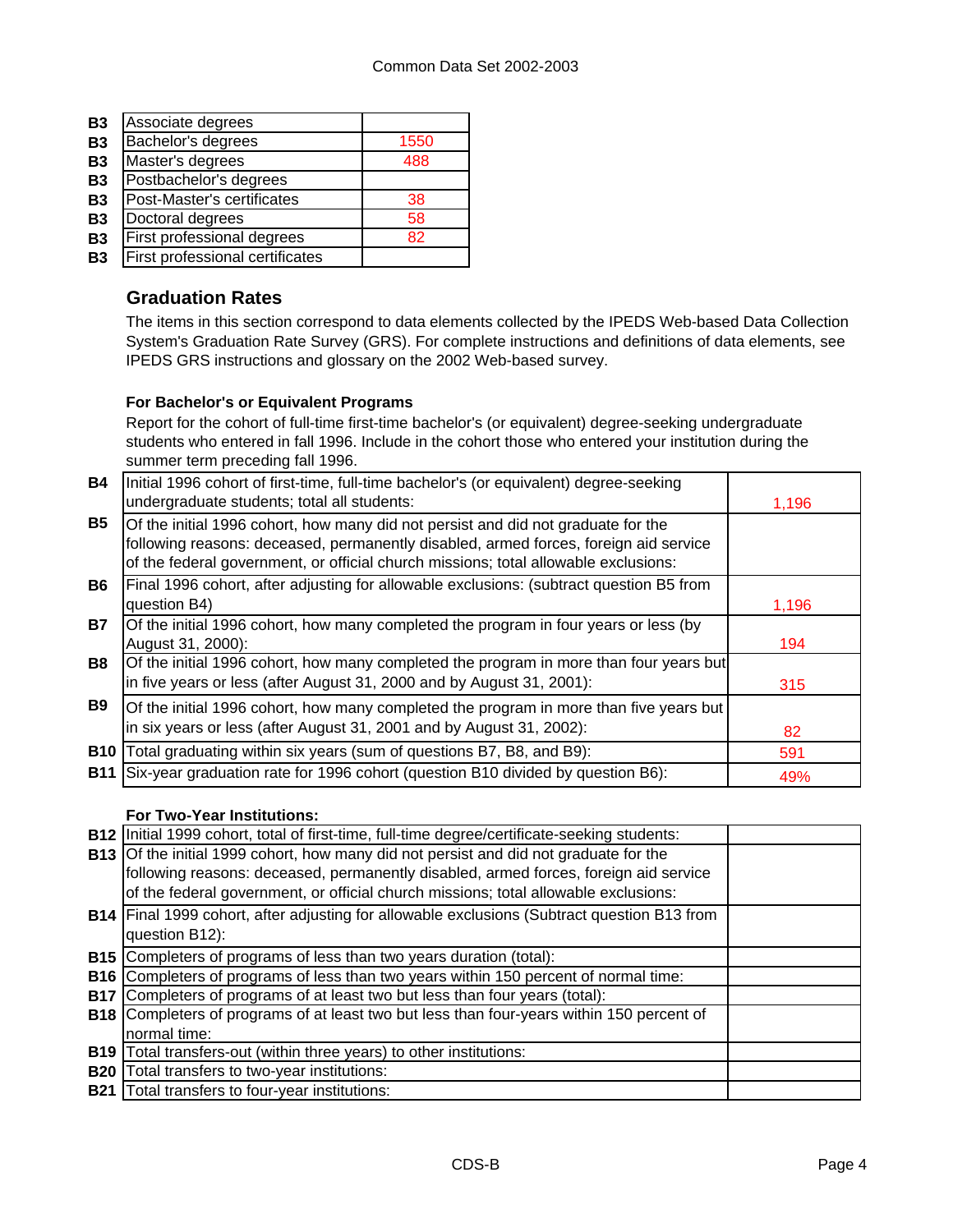### **Retention Rates**

Report for the cohort of all full-time, first-time bachelor's (or equivalent) degree-seeking undergraduate students who entered in fall 2001 (or the preceding summer term). The initial cohort may be adjusted for students who departed for the following reasons: deceased, permanently disabled, armed forces, foreign aid service of the federal government or official church missions. No other adjustments to the initial cohort should be made.

| B22 For the cohort of all full-time bachelor's (or equivalent) degree-seeking undergraduate |     |
|---------------------------------------------------------------------------------------------|-----|
| students who entered your institution as freshmen in fall 2001 (or the preceding            |     |
| summer term), what percentage was enrolled at your institution as of the date your          |     |
| linstitution calculates its official enrollment in fall 2002?                               | 78% |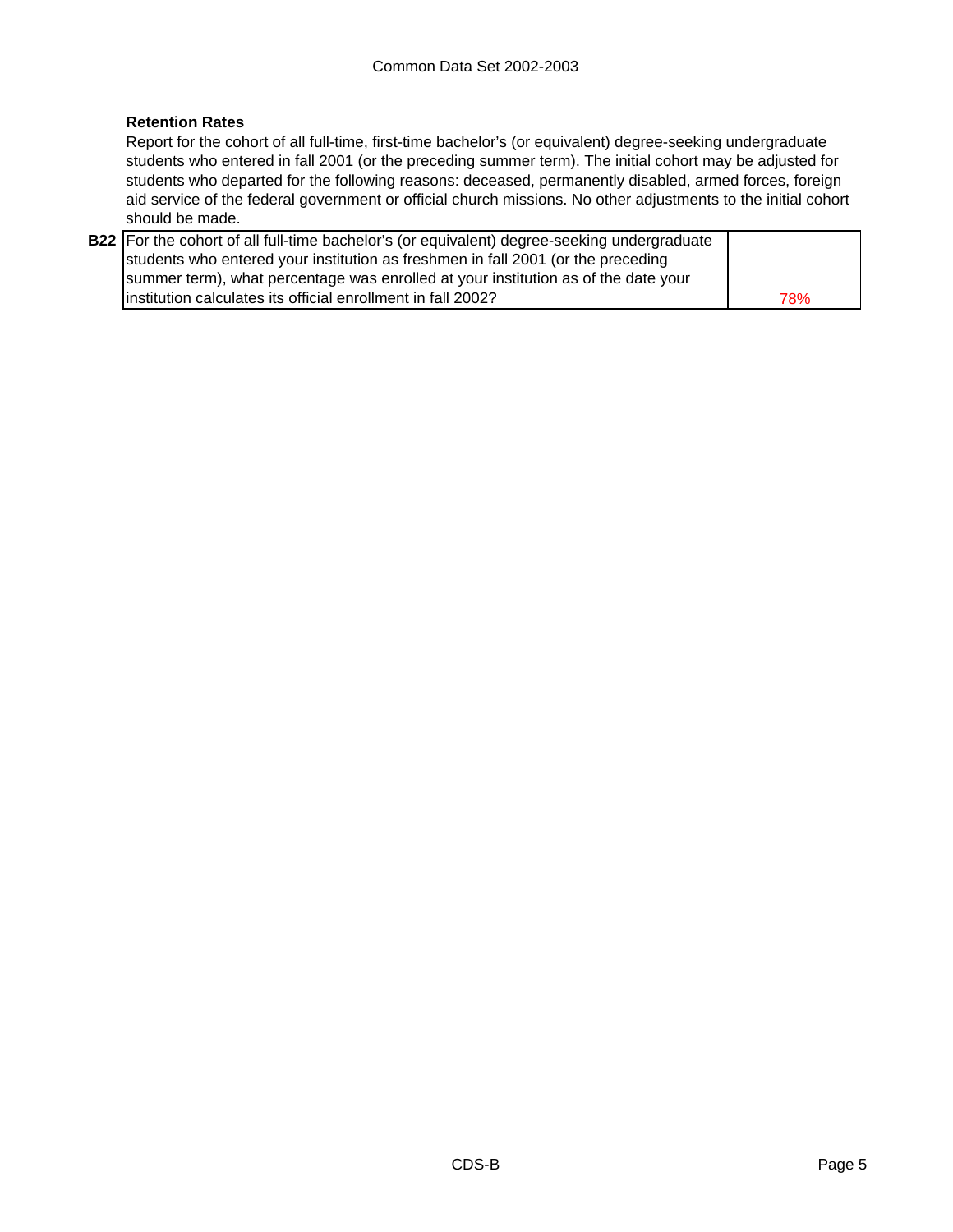### **C. FIRST-TIME, FIRST-YEAR (FRESHMAN) ADMISSION**

### **Applications**

**C1 First-time, first-year, (freshmen) students:** Provide the number of degree-seeking, first-time, first-year students who applied, were admitted, and enrolled (full- or part-time) in fall 2002. Include early decision, early action, and students who began studies during summer in this cohort. Applicants should include only those students who fulfilled the requirements for consideration for admission (i.e., who completed actionable applications) and who have been notified of one of the following actions: admission, nonadmission, placement on waiting list, or application withdrawn (by applicant or institution). Admitted applicants should include wait-listed students who were subsequently offered admission.

| C <sub>1</sub> | Total first-time, first-year (freshman) men who applied               | 2073 |
|----------------|-----------------------------------------------------------------------|------|
| C <sub>1</sub> | Total first-time, first-year (freshman) women who applied             | 1863 |
|                |                                                                       |      |
| C <sub>1</sub> | Total first-time, first-year (freshman) men who were admitted         | 1629 |
| C <sub>1</sub> | Total first-time, first-year (freshman) women who were admitted       | 1591 |
|                |                                                                       |      |
| C <sub>1</sub> | Total full-time, first-time, first-year (freshman) men who enrolled   | 851  |
| C <sub>1</sub> | Total part-time, first-time, first-year (freshman) men who enrolled   | 37   |
|                |                                                                       |      |
| C <sub>1</sub> | Total full-time, first-time, first-year (freshman) women who enrolled | 795  |
| C <sub>1</sub> | Total part-time, first-time, first-year (freshman) women who enrolled | 21   |

**C2 Freshman wait-listed students (students who met admission requirements but whose final admission was contingent on space availability)**

|                |                                                                     | Yes | No |
|----------------|---------------------------------------------------------------------|-----|----|
|                | C2  Do you have a policy of placing students on a waiting list?     |     |    |
| C <sub>2</sub> | If yes, please answer the questions below for fall 2002 admissions: |     |    |
|                | <b>C2</b> Number of qualified applicants placed on waiting list     |     |    |
|                | <b>C2</b> Number accepting a place on the waiting list              |     |    |
| C <sub>2</sub> | Number of wait-listed students admitted                             |     |    |

### **Admission Requirements**

| C <sub>3</sub> | <b>High school completion requirements</b>        |  |
|----------------|---------------------------------------------------|--|
| C <sub>3</sub> | High school diploma is required and GED is        |  |
|                | accepted                                          |  |
| C <sub>3</sub> | High school diploma is required and GED is not    |  |
|                | accepted                                          |  |
| C <sub>3</sub> | High school diploma or equivalent is not required |  |

**C4 Does your institution require or recommend a general college-preparatory program for degreeseeking students?**

| C <sub>4</sub> | <b>Require</b>                          |  |
|----------------|-----------------------------------------|--|
|                | <b>C4</b> Recommend                     |  |
|                | <b>C4</b> Neither require nor recommend |  |

**C5 Distribution of high school units required and/or recommended.** Specify the distribution of academic high school course units required and/or recommended of all or most degree-seeking students using Carnegie units (one unit equals one year of study or its equivalent). If you use a different system for calculating units, please convert.

| C <sub>5</sub> |                              | <b>Units</b>    | Units       |
|----------------|------------------------------|-----------------|-------------|
|                |                              | <b>Required</b> | Recommended |
| C <sub>5</sub> | Total academic units         | 15              |             |
| C <sub>5</sub> | Enalish                      |                 |             |
| C <sub>5</sub> | <b>Mathematics</b>           |                 |             |
| C <sub>5</sub> | Science                      |                 |             |
| C <sub>5</sub> | Of these, units that must be |                 |             |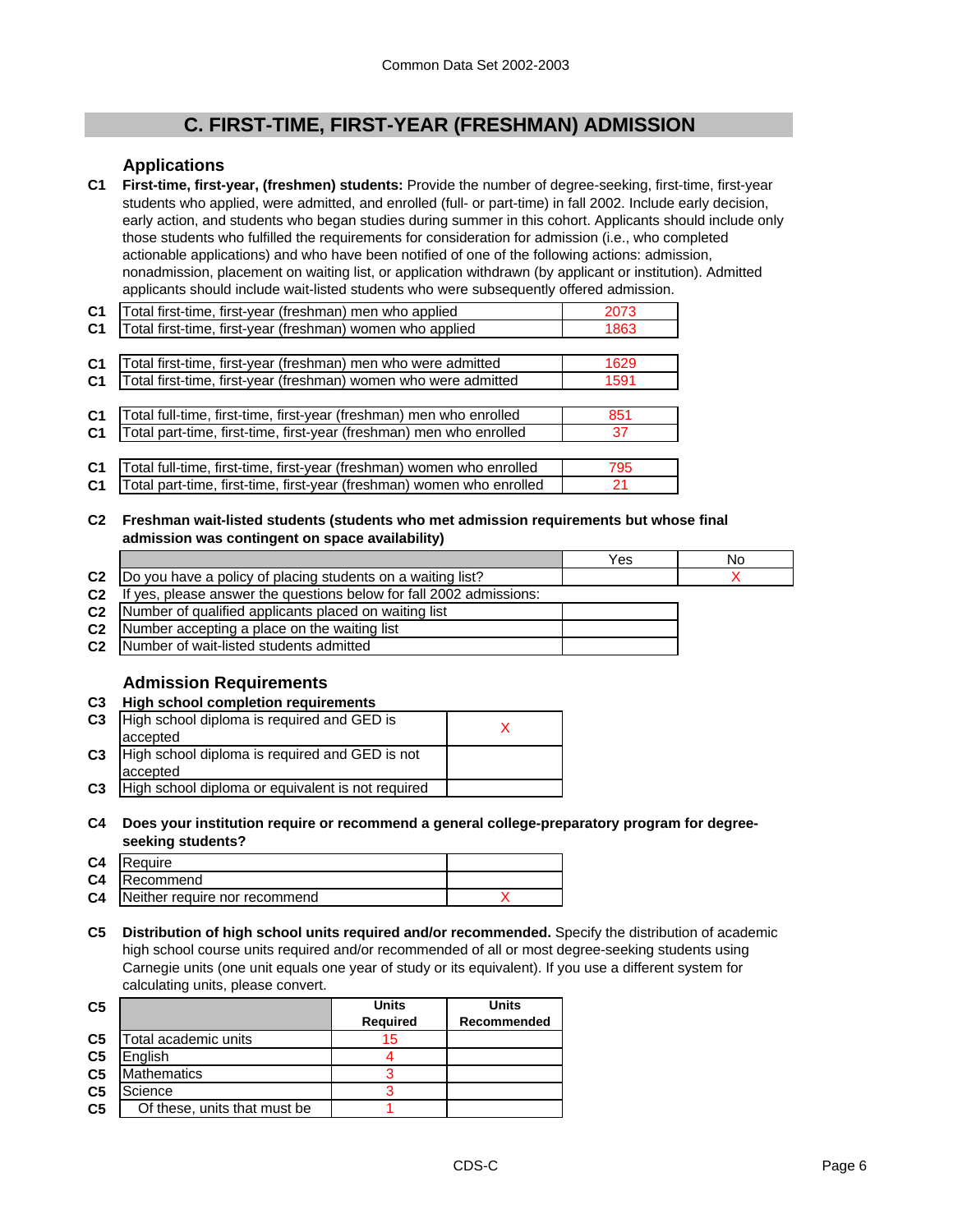| C <sub>5</sub> | Foreign language   |     |  |
|----------------|--------------------|-----|--|
| C <sub>5</sub> | Social studies     | 2.5 |  |
| C <sub>5</sub> | History            | ÷   |  |
| C <sub>5</sub> | Academic electives | -5  |  |
| C <sub>5</sub> | Other (specify)    |     |  |

### **Basis for Selection**

- **C6** Do you have an open admission policy, under which virtually all secondary school graduates or students with GED equivalency diplomas are admitted without regard to academic record, test scores, or other qualifications? If so, check which applies:
- **C6** Open admission policy as described above for all students
- **C6** Open admission policy as described above for most students, but

**C6** selective admission to some programs

**C6** other (explain)

#### **C7 Relative importance of each of the following academic and nonacademic factors in first-time, firstyear, degree-seeking (freshman) admission decisions.**

| C <sub>7</sub> |                                   | <b>Very Important</b>   | Important | <b>Considered</b> | <b>Not Considered</b> |  |  |
|----------------|-----------------------------------|-------------------------|-----------|-------------------|-----------------------|--|--|
| C7             | <b>Academic</b>                   |                         |           |                   |                       |  |  |
| C <sub>7</sub> | Secondary school record           | X                       |           |                   |                       |  |  |
| C7             | Class rank                        |                         |           |                   | x                     |  |  |
| C <sub>7</sub> | Recommendation(s)                 | for provisional seeking |           |                   |                       |  |  |
| C <sub>7</sub> | Standardized test scores          |                         |           |                   |                       |  |  |
| C7             | Essay                             | for provisional seeking |           |                   |                       |  |  |
| C7             | Nonacademic                       |                         |           |                   |                       |  |  |
| C <sub>7</sub> | Interview                         |                         |           |                   | X                     |  |  |
| C <sub>7</sub> | <b>Extracurricular activities</b> |                         |           |                   | X                     |  |  |
| C <sub>7</sub> | Talent/ability                    |                         |           |                   | X                     |  |  |
| C <sub>7</sub> | Character/personal qualities      |                         |           |                   | X                     |  |  |
| C <sub>7</sub> | Alumni/ae relation                |                         |           |                   | X                     |  |  |
| C <sub>7</sub> | Geographical residence            |                         |           |                   | X                     |  |  |
| C <sub>7</sub> | State residency                   |                         |           |                   | X                     |  |  |
| C <sub>7</sub> | Religious                         |                         |           |                   | X                     |  |  |
|                | affiliation/commitment            |                         |           |                   |                       |  |  |
| C <sub>7</sub> | Minority status                   |                         |           |                   | X                     |  |  |
| C7             | Volunteer work                    |                         |           |                   | x                     |  |  |
| C <sub>7</sub> | Work experience                   |                         |           |                   |                       |  |  |

### **SAT and ACT Policies**

#### **C8 Entrance exams**

|                                                                              | Yes | Nο |  |
|------------------------------------------------------------------------------|-----|----|--|
| <b>C8A Does your institution make use of SAT I, SAT II, or ACT scores in</b> |     |    |  |
| admission decisions for first-time, first-year, degree-seeking               |     |    |  |
| applicants?                                                                  |     |    |  |
|                                                                              |     |    |  |

#### **C8A** If yes, place check marks in the appropriate boxes below to reflect your institution's policies for use in admission.

|                               | <b>ADMISSION</b> |                                                                              |  |  |  |  |  |
|-------------------------------|------------------|------------------------------------------------------------------------------|--|--|--|--|--|
|                               | <b>Require</b>   | <b>Consider if</b><br>Require for some<br>Not Used<br>Recommend<br>submitted |  |  |  |  |  |
| SAT <sub>I</sub>              |                  |                                                                              |  |  |  |  |  |
| <b>ACT</b>                    |                  |                                                                              |  |  |  |  |  |
| SAT I or ACT (no preference)  |                  |                                                                              |  |  |  |  |  |
| SAT I or ACT--SAT I preferred |                  |                                                                              |  |  |  |  |  |
| SAT I or ACT--ACT preferred   |                  |                                                                              |  |  |  |  |  |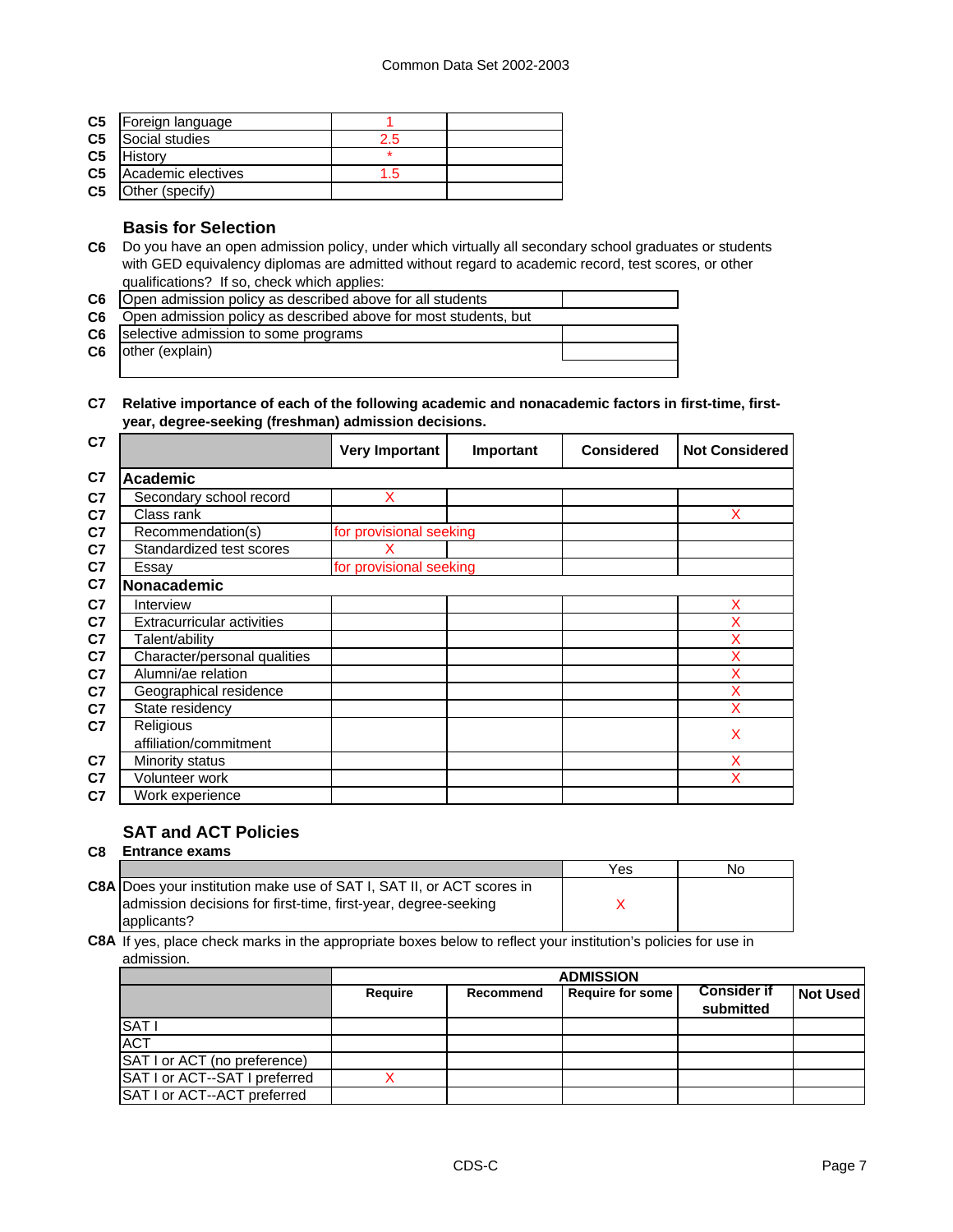| SAT I and SAT II        |  |  |  |
|-------------------------|--|--|--|
| SAT I and SAT II or ACT |  |  |  |
| SAT I'                  |  |  |  |

**C8A In addition**, does your institution use applicants' test scores for placement or counseling?

|                       | Yes |  |
|-----------------------|-----|--|
| <b>C8A</b> Placement  |     |  |
| <b>C8A</b> Counseling |     |  |

**C8B** Does your institution use the SAT I or II or the ACT for placement only? If so, please mark the appropriate boxes below:

| C8B     |                  | <b>PLACEMENT</b> |           |                  |  |
|---------|------------------|------------------|-----------|------------------|--|
| C8B     |                  | Require          | Recommend | Require for some |  |
|         |                  |                  |           |                  |  |
|         | C8B SAT I        |                  |           |                  |  |
|         | C8B SAT II       |                  |           |                  |  |
| C8B ACT |                  |                  |           |                  |  |
|         | C8B SAT I or ACT |                  |           |                  |  |
|         |                  |                  |           |                  |  |
|         |                  |                  | .         |                  |  |

| <b>C8C</b> Latest date by which SAT I or ACT scores must be received for fall-<br>term admission | <b>August 1, 2002</b> |
|--------------------------------------------------------------------------------------------------|-----------------------|
| <b>C8C</b> Latest date by which SAT II scores must be received for fall-term<br>ladmission       | <b>Not Applicable</b> |

**C8D** If necessary, use this space to clarify your test policies (e.g., if tests are recommended for some students, or if tests are not required of some students):

#### **C8D**

#### **Freshman Profile**

Provide percentages for **ALL enrolled, degree-seeking, full-time and part-time, first-time, first-year (freshman) students** enrolled in fall 2002, including students who began studies during summer, international students/nonresident aliens, and students admitted under special arrangements.

**C9 Percent and number of first-time, first-year (freshman) students enrolled in fall 2002 who submitted national standardized (SAT/ACT) test scores.** Include information for **ALL enrolled, degree-seeking, first-time, first-year (freshman) students who submitted test scores**. Do not include partial test scores (e.g., mathematics scores but not verbal for a category of students) or combine other standardized test results (such as TOEFL) in this item. SAT scores should be recentered scores. The 25th percentile is the score that 25 percent scored at or below; the 75th percentile score is the one that 25 percent scored at or above.

| C <sub>9</sub> | Percent submitting SAT scores | $1\%$ | Number submitting SAT scores    |                 |
|----------------|-------------------------------|-------|---------------------------------|-----------------|
| C <sub>9</sub> | Percent submitting ACT scores | 73%   | Number submitting ACT<br>scores | 24 <sup>1</sup> |

| C <sub>9</sub> |                      | 25th Percentile | <b>75th Percentile</b> |
|----------------|----------------------|-----------------|------------------------|
| C <sub>9</sub> | SAT I Verbal         | 480             | 610                    |
| C <sub>9</sub> | SAT I Math           | 490             | 610                    |
| C <sub>9</sub> | <b>ACT Composite</b> | 20              | 26                     |
| C <sub>9</sub> | <b>ACT English</b>   | 20              | 26                     |
| C <sub>9</sub> | <b>ACT Math</b>      | 19              | 26                     |

#### **First-time freshman test scores**

**C9** Percent of first-time, first-year (freshman) students with scores in each range:

| C <sub>9</sub> |         | SΑ<br>Verbal | ' Math<br>SAT |
|----------------|---------|--------------|---------------|
| C <sub>9</sub> | 700-800 | 6%           | 5%            |
| C <sub>9</sub> | 600-699 |              |               |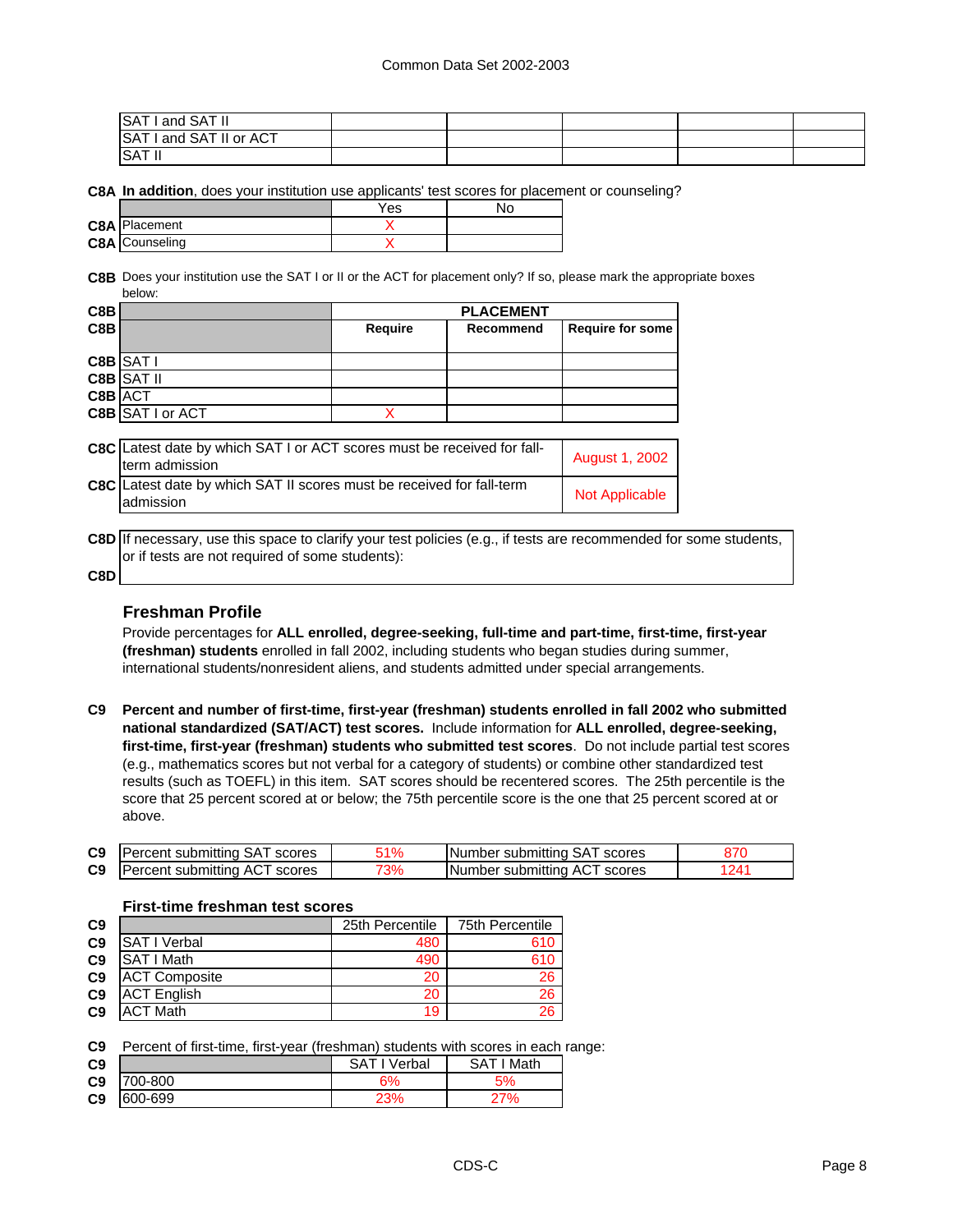| C <sub>9</sub> | 500-599 | 39%         | 41% |
|----------------|---------|-------------|-----|
| C <sub>9</sub> | 400-499 | <u>ን7% </u> | 24% |
| C <sub>9</sub> | 300-399 | 4%          | 3%  |
| C <sub>9</sub> | 200-299 | ጋ%          | ገ%  |

| C <sub>9</sub> |           | <b>ACT Composite</b> | <b>ACT English</b> | <b>ACT Math</b> |
|----------------|-----------|----------------------|--------------------|-----------------|
| C <sub>9</sub> | 30-36     | 8%                   | 8%                 | 10%             |
| C <sub>9</sub> | 24-29     | 35%                  | 31%                | 34%             |
| C <sub>9</sub> | 18-23     | 48%                  | 44%                | 41%             |
| C <sub>9</sub> | $12 - 17$ | 9%                   | 15%                | 15%             |
| C <sub>9</sub> | $6 - 11$  | 0%                   | 2%                 | 0%              |
| C <sub>9</sub> | Below 6   | 0%                   | 0%                 | 0%              |

**C10** Percent of all degree-seeking, first-time, first-year (freshman) students who had high school class rank within each of the following ranges (report information for those students from whom you collected high school rank information).

| C10 Percent in top tenth of high school graduating class                       | 18%   |     |
|--------------------------------------------------------------------------------|-------|-----|
| C10 Percent in top quarter of high school graduating class                     | 45%   |     |
| <b>C10</b> Percent in top half of high school graduating class                 | 76%   |     |
| C10 Percent in bottom half of high school graduating class                     | 24%   |     |
| <b>C10</b> Percent in bottom quarter of high school graduating class           | $4\%$ |     |
| C10 Percent of total first-time freshmen who submitted high school class rank: |       | 86% |

**C11** Percentage of all enrolled, degree-seeking, first-time, first-year (freshman) students who had high school grade-point averages within each of the following ranges (using 4.0 scale). Report information only for those students from whom you collected high school GPA.

| C11 Percent who had GPA of 3.0 and higher    | 80%        |
|----------------------------------------------|------------|
| C11 Percent who had GPA between 2.0 and 2.99 | <b>20%</b> |
| C11 Percent who had GPA between 1.0 and 1.99 | 0%         |
| C11 Percent who had GPA below 1.0            | በ%         |

| C12 Average high school GPA of all degree-seeking, first-time, first-year |       |
|---------------------------------------------------------------------------|-------|
| (freshman) students who submitted GPA:                                    | 3.38  |
| C12   Percent of total first-time, first-year (freshman) students who     |       |
| submitted high school GPA:                                                | 97.9% |

### **Admission Policies**

#### **C13 Application Fee**

| C <sub>13</sub> |                                                             | Yes     | N٥ |
|-----------------|-------------------------------------------------------------|---------|----|
|                 | C13 Does your institution have an<br>application fee?       |         |    |
|                 | C13 Amount of application fee:                              | \$40.00 |    |
| C <sub>13</sub> |                                                             | Yes     | N٥ |
|                 | C13 Can it be waived for applicants<br>with financial need? |         |    |

#### **C14 Application closing date**

| C <sub>14</sub> |                                      | Yes       | חע |
|-----------------|--------------------------------------|-----------|----|
|                 | C14   Does your institution have an  |           |    |
|                 | application closing date?            |           |    |
|                 | C14 Application closing date (fall): |           |    |
|                 | C14 Priority date:                   | August, 1 |    |

| CAE<br>ぃぃ       |                                                                                     | Yes | .NG |
|-----------------|-------------------------------------------------------------------------------------|-----|-----|
| C <sub>15</sub> | fall?<br>accepted<br>terms<br>Are<br>treshmen<br>tor<br>other<br>than<br>tirst-time |     |     |

**C16** Notification to applicants of admission decision sent *(fill in one only)*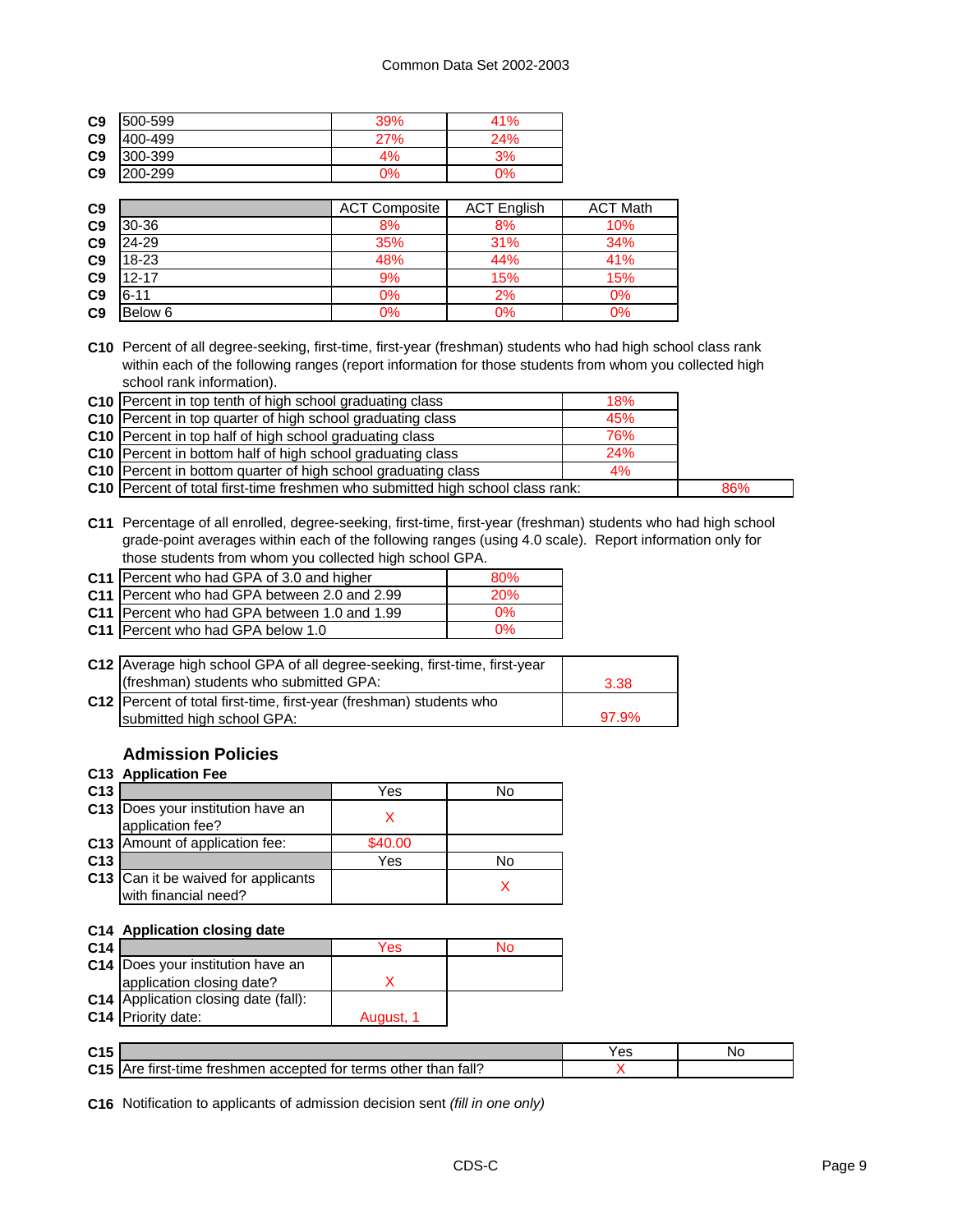|                                    | C16 On a rolling basis beginning                                                                                                      |                         |    |
|------------------------------------|---------------------------------------------------------------------------------------------------------------------------------------|-------------------------|----|
|                                    | (date):                                                                                                                               |                         |    |
|                                    | $C16$ By (date):                                                                                                                      |                         |    |
|                                    | C <sub>16</sub> Other:                                                                                                                |                         |    |
|                                    | C16 On a rolling basis throughout the year                                                                                            |                         |    |
|                                    |                                                                                                                                       |                         |    |
|                                    | C17 Reply policy for admitted applicants:                                                                                             |                         |    |
|                                    | C17 Must reply by (date):<br>C17 No set date:                                                                                         |                         |    |
|                                    | X                                                                                                                                     |                         |    |
|                                    | C17 Must reply by May 1 or within                                                                                                     |                         |    |
|                                    | weeks if notified<br>thereafter                                                                                                       |                         |    |
|                                    | C17 Other:                                                                                                                            |                         |    |
| C <sub>17</sub>                    |                                                                                                                                       |                         |    |
|                                    |                                                                                                                                       |                         |    |
|                                    | C18 Deferred admission                                                                                                                |                         |    |
| C18                                |                                                                                                                                       | Yes                     | No |
|                                    | C18 Does your institution allow students to postpone enrollment after                                                                 | X                       |    |
|                                    | admission?                                                                                                                            |                         |    |
|                                    | C18 If yes, maximum period of postponement:<br>2 Years                                                                                |                         |    |
|                                    |                                                                                                                                       |                         |    |
|                                    | C19 Early admission of high school students                                                                                           |                         |    |
| C <sub>19</sub>                    |                                                                                                                                       | Yes                     | No |
|                                    | C19 Does your institution allow high school students to enroll as full-time,                                                          |                         |    |
|                                    | first-time, first-year (freshman) students one year or more before high                                                               |                         | X  |
|                                    | school graduation?                                                                                                                    |                         |    |
|                                    |                                                                                                                                       |                         |    |
|                                    | <b>C20 Common application</b>                                                                                                         |                         |    |
|                                    |                                                                                                                                       |                         |    |
|                                    |                                                                                                                                       | Yes                     | No |
|                                    | C20 Will you accept the Common Application distributed by the National                                                                |                         |    |
|                                    | Association of Secondary School Principals if submitted?                                                                              | X                       |    |
|                                    | C20 If "yes," are supplemental forms required?                                                                                        | x                       |    |
|                                    | C20 Is your college a member of the Common Application Group?                                                                         | $\overline{\mathsf{x}}$ |    |
|                                    |                                                                                                                                       |                         |    |
|                                    | <b>Early Decision and Early Action Plans</b>                                                                                          |                         |    |
|                                    | <b>C21 Early Decision</b>                                                                                                             |                         |    |
|                                    |                                                                                                                                       | Yes                     | No |
|                                    | C21 Does your institution offer an early decision plan (an admission plan                                                             |                         |    |
|                                    | that permits students to apply and be notified of an admission                                                                        |                         |    |
|                                    | decision well in advance of the regular notification date and that asks                                                               |                         | X  |
|                                    | students to commit to attending if accepted) for first-time, first-year                                                               |                         |    |
|                                    | (freshman) applicants for fall enrollment?                                                                                            |                         |    |
|                                    |                                                                                                                                       |                         |    |
|                                    | C21 If "yes," please complete the following:                                                                                          |                         |    |
|                                    | C21 First or only early decision plan closing date                                                                                    |                         |    |
|                                    | C21 First or only early decision plan notification date                                                                               |                         |    |
|                                    | C21 Other early decision plan closing date                                                                                            |                         |    |
| C <sub>20</sub><br>C <sub>21</sub> | C21 Other early decision plan notification date                                                                                       |                         |    |
|                                    | C21 For the Fall 2002 entering class:                                                                                                 |                         |    |
|                                    | C21 Number of early decision applications received by your institution<br>C21 Number of applicants admitted under early decision plan |                         |    |

**C22** Yes No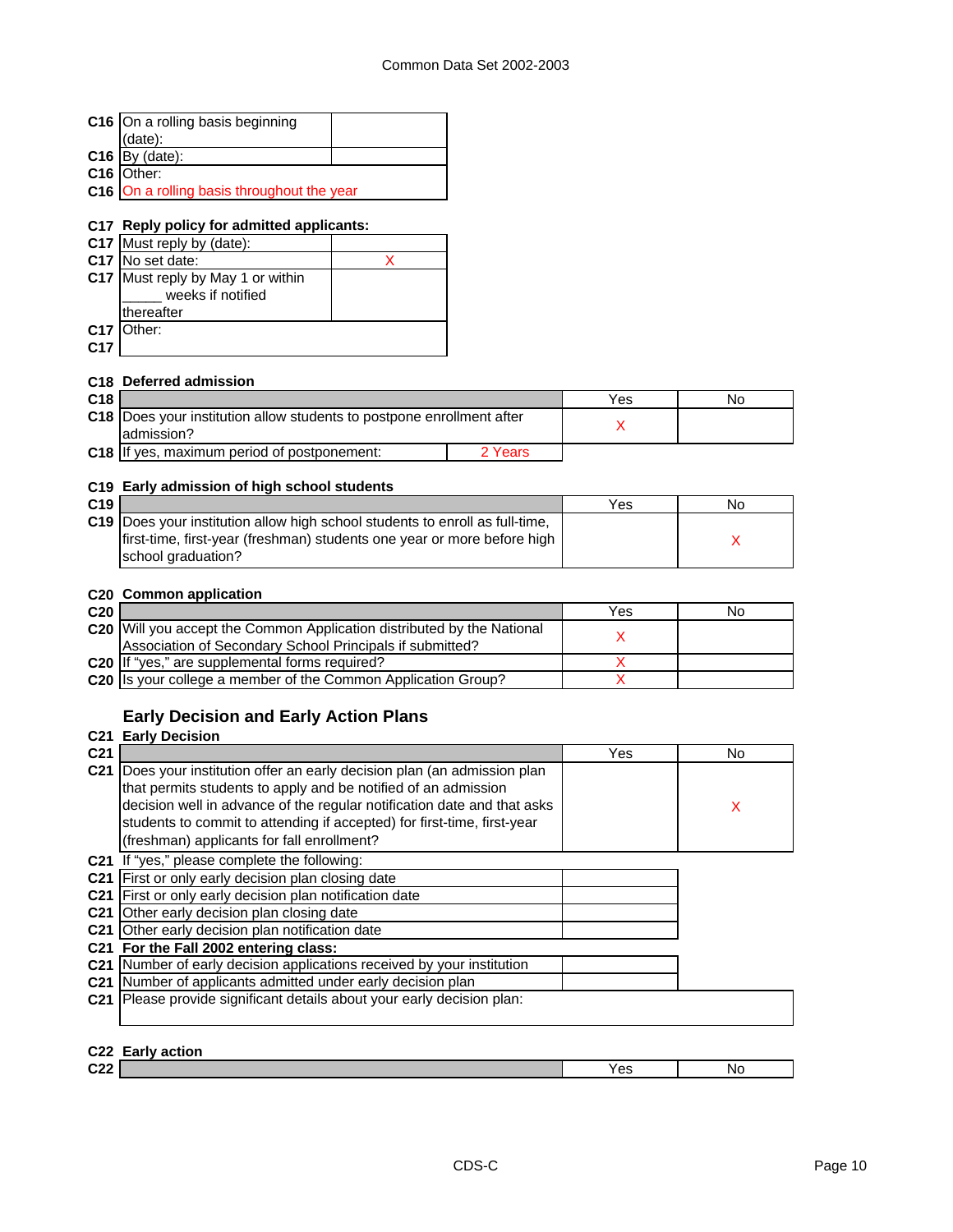| C22  Do you have a nonbinding early action plan whereby students are<br>notified of an admission decision well in advance of the regular<br>notification date but do not have to commit to attending your college? |  |
|--------------------------------------------------------------------------------------------------------------------------------------------------------------------------------------------------------------------|--|
| C22 If "yes," please complete the following:                                                                                                                                                                       |  |
| C22 Early action closing date                                                                                                                                                                                      |  |
| <b>C22</b> Early action notification date                                                                                                                                                                          |  |
|                                                                                                                                                                                                                    |  |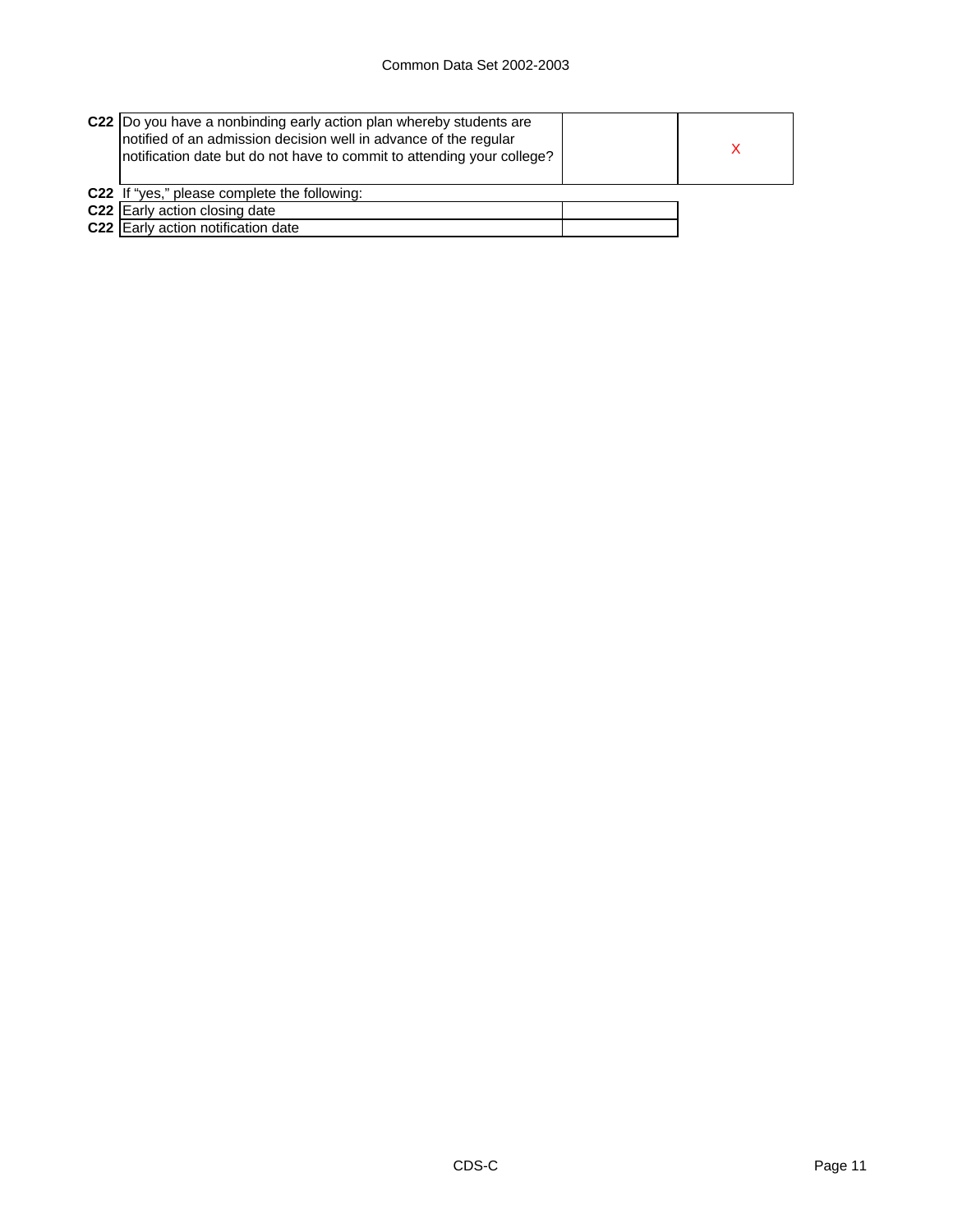# **D. TRANSFER ADMISSION**

### **Fall Applicants**

| D <sub>1</sub> |                                                                                                                                                             | Yes | No |
|----------------|-------------------------------------------------------------------------------------------------------------------------------------------------------------|-----|----|
| D <sub>1</sub> | Does your institution enroll transfer students? (If no, please<br>skip to Section E)                                                                        |     |    |
| D1             | If yes, may transfer students earn advanced standing credit<br>by transferring credits earned from course work completed<br>at other colleges/universities? |     |    |

**D2** Provide the number of students who applied, were admitted, and enrolled as degree-seeking transfer students in fall 2002.

| D <sub>2</sub> |       | Applicants | Admitted   | Enrolled   |
|----------------|-------|------------|------------|------------|
|                |       |            | Applicants | Applicants |
| D <sub>2</sub> | Men   | 855        | 621        | 433        |
| D <sub>2</sub> | Women | 726        | 534        | 354        |
| D <sub>2</sub> | 'otal | 1,581      | 1.155      | 787        |

### **Application for Admission**

**D3** Indicate terms for which transfers may enroll:

| D <sub>3</sub> | Fall   |  |
|----------------|--------|--|
| מח             | Minter |  |

- **D3** Winter **D3** Spring X
- **D3** Summer

| D4 |                                                                                                                        | Yes                        | No |
|----|------------------------------------------------------------------------------------------------------------------------|----------------------------|----|
| D4 | Must a transfer applicant have a minimum number of<br>credits completed or else must apply as an entering<br>freshman? |                            |    |
| D4 | If yes, what is the minimum number of credits and the unit<br>of measure?                                              | 14 transferable<br>credits |    |

**D5** Indicate all items required of transfer students to apply for admission:

| D <sub>5</sub> |                                                         | Required of All | Recommended<br>of All | Recommended<br>of Some | Required of Some | <b>Not Required</b> |
|----------------|---------------------------------------------------------|-----------------|-----------------------|------------------------|------------------|---------------------|
| D <sub>5</sub> | High school transcript                                  |                 |                       |                        |                  |                     |
| D <sub>5</sub> | College transcript(s)                                   |                 |                       |                        |                  |                     |
| D <sub>5</sub> | Essay or personal<br>statement                          |                 |                       |                        |                  |                     |
| D <sub>5</sub> | Interview                                               |                 |                       |                        |                  |                     |
| D <sub>5</sub> | Standardized test scores                                |                 |                       |                        |                  |                     |
| D <sub>5</sub> | Statement of good standing<br>from prior institution(s) |                 |                       |                        |                  |                     |

| <b>D6</b> If a minimum high school grade point average is required of |  |
|-----------------------------------------------------------------------|--|
| transfer applicants, specify (on a 4.0 scale):                        |  |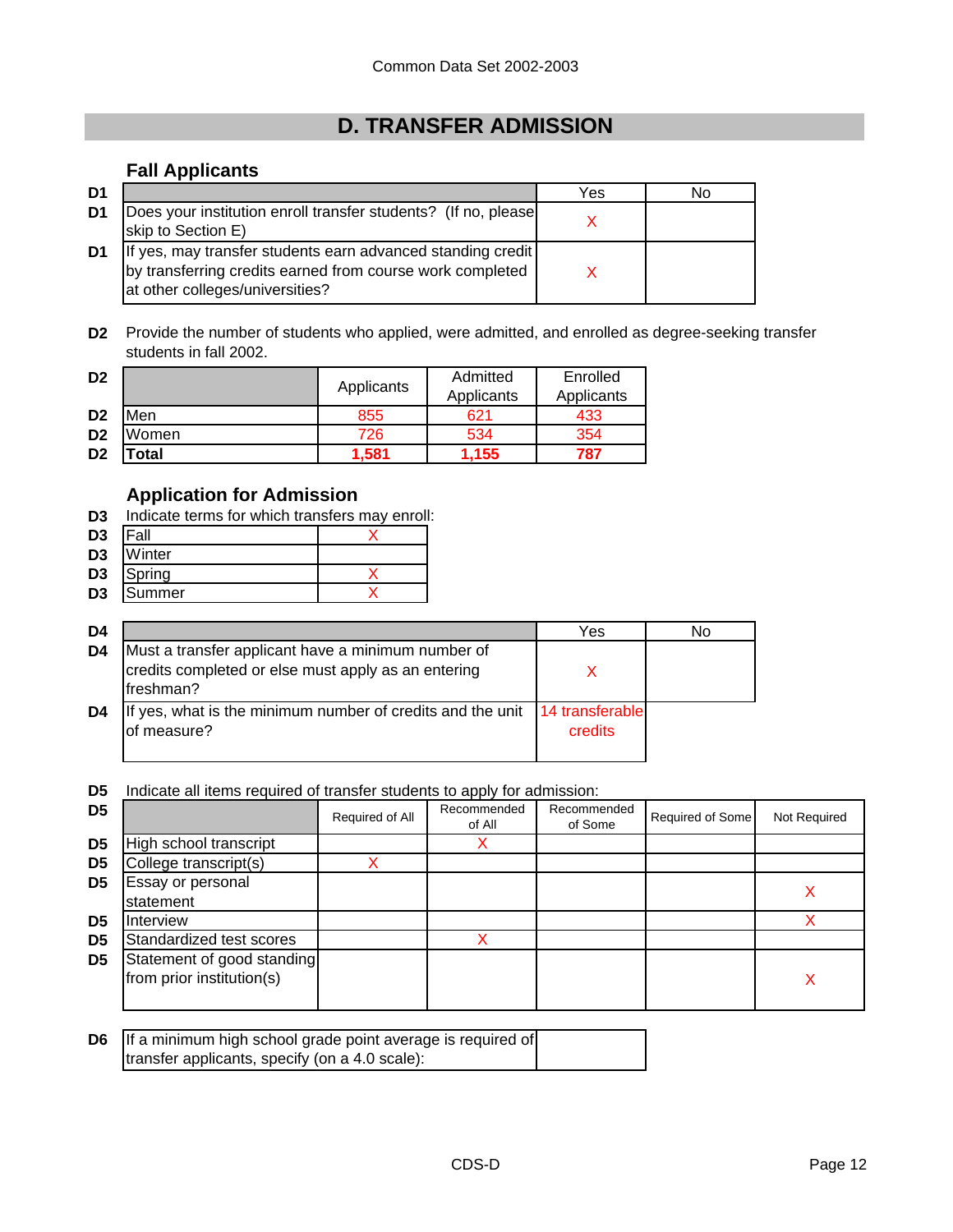| D7                                                       | If a minimum college grade point average is required of<br>transfer applicants, specify (on a 4.0 scale):                                                                                                                  |                      |                     | 2.00                     |                     |                                   |
|----------------------------------------------------------|----------------------------------------------------------------------------------------------------------------------------------------------------------------------------------------------------------------------------|----------------------|---------------------|--------------------------|---------------------|-----------------------------------|
| D <sub>8</sub><br>D <sub>8</sub>                         | List any other application requirements specific to transfer applicants: Minimum college GPA for out-of-<br>state, College of Engineering is 2.8                                                                           |                      |                     |                          |                     |                                   |
| D9                                                       | List application priority, closing, notification, and candidate reply dates for transfer students. If applications<br>are reviewed on a continuous or rolling basis, place a check mark in the "Rolling admission" column. |                      |                     |                          |                     |                                   |
| D <sub>9</sub>                                           |                                                                                                                                                                                                                            | <b>Priority Date</b> | <b>Closing Date</b> | <b>Notification Date</b> | <b>Reply Date</b>   | Rolling Admission                 |
| D <sub>9</sub><br>D <sub>9</sub><br>D <sub>9</sub><br>D9 | Fall<br>Winter<br>Spring<br>Summer                                                                                                                                                                                         |                      |                     |                          |                     | X<br>X<br>$\overline{\mathsf{X}}$ |
| D <sub>10</sub>                                          |                                                                                                                                                                                                                            |                      |                     | Yes                      | No                  |                                   |
| D <sub>10</sub>                                          | Does an open admission policy, if reported, apply to<br>transfer students?                                                                                                                                                 |                      |                     |                          | X                   |                                   |
| D <sub>11</sub><br>D <sub>11</sub>                       | Describe additional requirements for transfer admission, if applicable:                                                                                                                                                    |                      |                     |                          |                     |                                   |
|                                                          | <b>Transfer Credit Policies</b>                                                                                                                                                                                            |                      |                     |                          |                     |                                   |
|                                                          | D12 Report the lowest grade earned for any course that may be<br>transferred for credit:                                                                                                                                   |                      |                     | D                        |                     |                                   |
| D <sub>13</sub>                                          |                                                                                                                                                                                                                            |                      |                     | Number                   | Unit Type           |                                   |
| D <sub>13</sub>                                          | Maximum number of credits or courses that may be<br>transferred from a two-year institution:                                                                                                                               |                      |                     | 70                       | semester<br>credits |                                   |
| D <sub>14</sub>                                          |                                                                                                                                                                                                                            |                      |                     | Number                   | Unit Type           |                                   |
| D <sub>14</sub>                                          | Maximum number of credits or courses that may be<br>transferred from a four-year institution:                                                                                                                              |                      |                     |                          |                     |                                   |
|                                                          | D15 Minimum number of credits that transfers must complete at<br>your institution to earn an associate degree:                                                                                                             |                      |                     | n.a.                     |                     |                                   |
| D <sub>16</sub>                                          | Minimum number of credits that transfers must complete at<br>your institution to earn a bachelor's degree:                                                                                                                 |                      |                     | 32.00                    |                     |                                   |
| D <sub>17</sub><br>D17                                   | Describe other transfer credit policies:                                                                                                                                                                                   |                      |                     |                          |                     |                                   |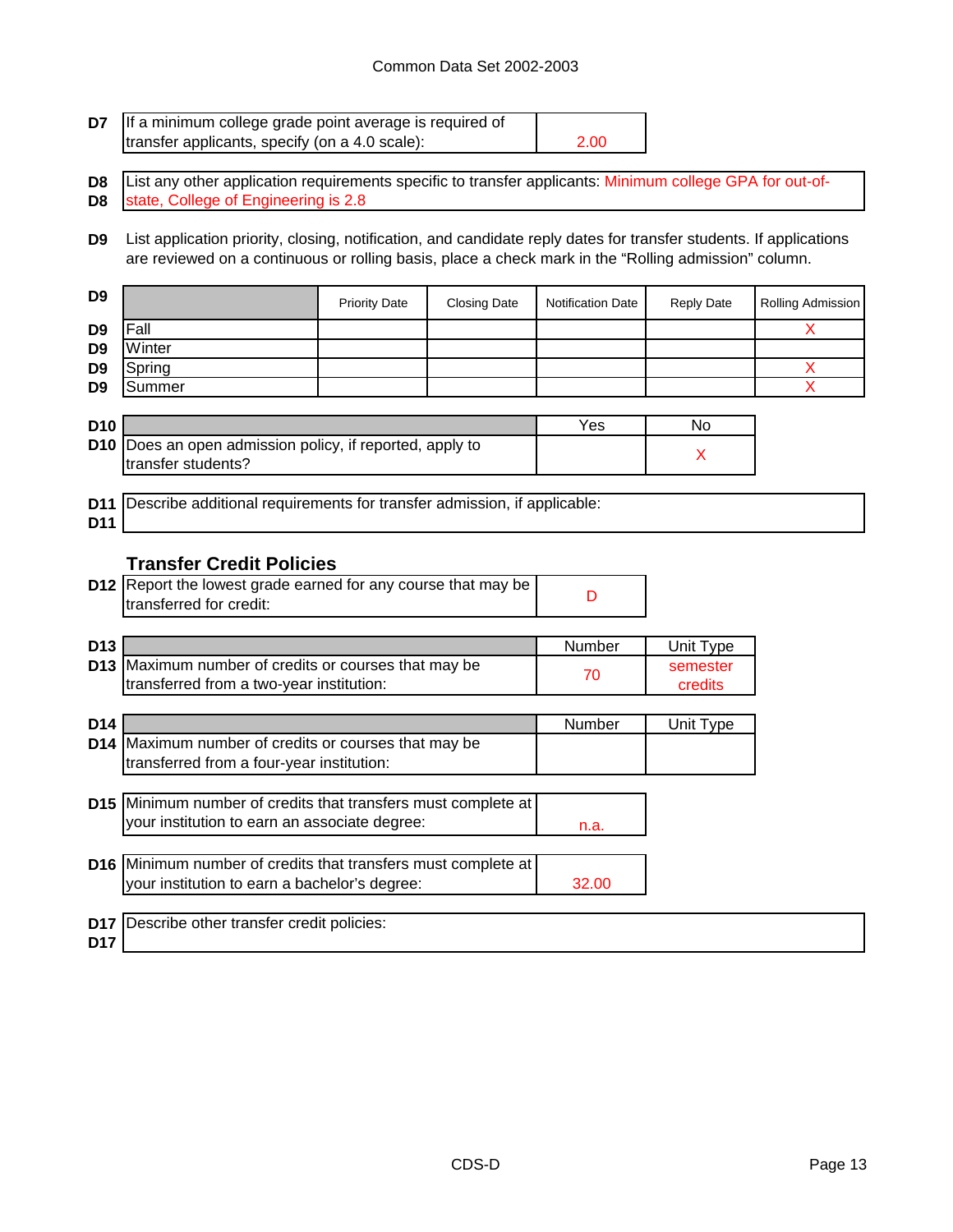# **E. ACADEMIC OFFERINGS AND POLICIES**

**E1 Special study options:** Identify those programs available at your institution. Refer to the glossary for definitions.

| E <sub>1</sub> | Accelerated program                 | x |
|----------------|-------------------------------------|---|
| E <sub>1</sub> | Cooperative (work-study) program    | x |
| E <sub>1</sub> | Cross-registration                  | X |
| E <sub>1</sub> | Distance learning                   | х |
| E <sub>1</sub> | Double major                        | х |
| E <sub>1</sub> | Dual enrollment                     | х |
| E <sub>1</sub> | English as a Second Language (ESL)  | X |
| E <sub>1</sub> | Exchange student program (domestic) | x |
| E <sub>1</sub> | External degree program             |   |
| E <sub>1</sub> | Honors Program                      | x |
| E1             | Independent study                   | X |
| E <sub>1</sub> | Internships                         | x |
| E <sub>1</sub> | Liberal arts/career combination     |   |
| E <sub>1</sub> | Student-designed major              | x |
| E <sub>1</sub> | Study abroad                        | х |
| E <sub>1</sub> | Teacher certification program       |   |
| E <sub>1</sub> | Weekend college                     |   |
| E <sub>1</sub> | Other (specify):                    |   |
|                |                                     |   |

### **E2 This question has been removed from the Common Data Set**

**E3** Areas in which all or most students are required to complete some course work prior to graduation:

|                | phor to graugation.               |                       |
|----------------|-----------------------------------|-----------------------|
| E <sub>3</sub> | Arts/fine arts                    |                       |
| E <sub>3</sub> | <b>Computer literacy</b>          |                       |
| E <sub>3</sub> | English (including composition)   |                       |
| E <sub>3</sub> | Foreign languages                 |                       |
| E <sub>3</sub> | History                           |                       |
| E <sub>3</sub> | Humanities                        |                       |
| E <sub>3</sub> | <b>Mathematics</b>                |                       |
| E <sub>3</sub> | Philosophy                        |                       |
| E <sub>3</sub> | Sciences (biological or physical) |                       |
| E <sub>3</sub> | Social science                    |                       |
| E <sub>3</sub> | Other (describe):                 |                       |
|                |                                   | <b>Communications</b> |

### **Library Collections**

Report the number of holdings. Refer to IPEDS 2000 Academic Libraries Survey, Section D "Library Collections, FY 2000", lines 26-30, column 2 for corresponding equivalents.

| E4             | Books, serial backfiles, and other materials including government documents<br>(paper titles-line 27) that are accessible through the library's catalog: | 1,355,911 |
|----------------|----------------------------------------------------------------------------------------------------------------------------------------------------------|-----------|
| E <sub>5</sub> | Current serial subscriptions in paper and microform--not electronic--including<br>government documents (line 29):                                        | 14.230    |
| E6             | Microforms (units--line 28):                                                                                                                             | 1,465,210 |
| E7             | Audiovisual materials (units--line 30):                                                                                                                  | 8.717     |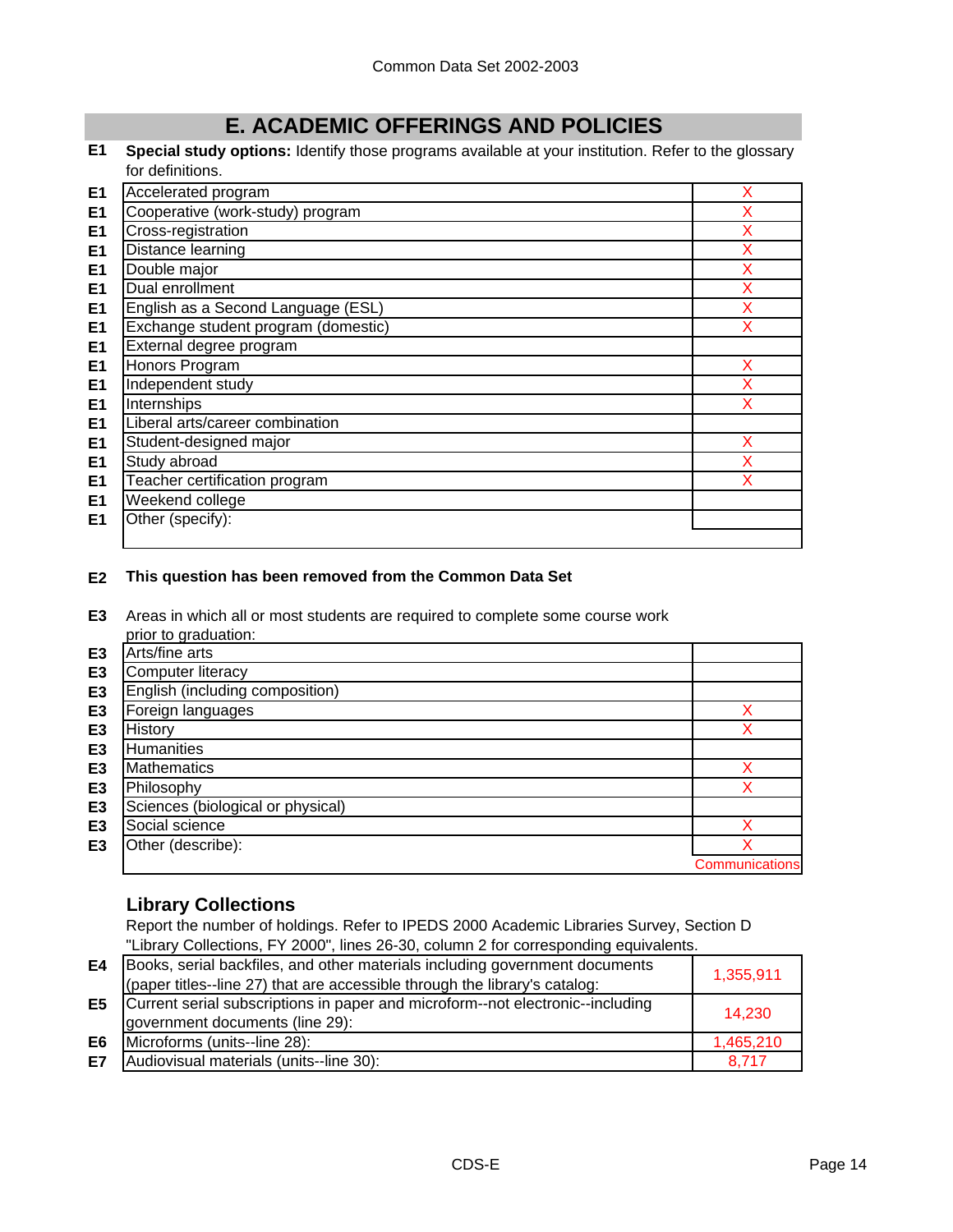## **F. STUDENT LIFE**

**F1** Percentages of first-time, first-year (freshman) students and all degree-seeking undergraduates enrolled in fall 2002 who fit the following categories:

| F <sub>1</sub> |                                                                          | First-time, first-year<br>(freshman) students | Undergraduates |
|----------------|--------------------------------------------------------------------------|-----------------------------------------------|----------------|
| F <sub>1</sub> | Percent who are from out of state (exclude                               |                                               |                |
|                | international/nonresident aliens)                                        | 23%                                           | 19%            |
| F1             | Percent of men who join fraternities                                     |                                               |                |
| F <sub>1</sub> | Percent of women who join sororities                                     |                                               |                |
| F1             | Percent who live in college-owned, -operated, or -<br>affiliated housing |                                               |                |
| F <sub>1</sub> | Percent who live off campus or commute                                   |                                               |                |
| F <sub>1</sub> | Percent of students age 25 and older                                     | 2%                                            | 12%            |
| F <sub>1</sub> | Average age of full-time students                                        | 18                                            | 20             |
| F <sub>1</sub> | Average age of all students (full- and part-time)                        | 18                                            | 21             |

**F2 Activities offered** Identify those programs available at your institution.

| F <sub>2</sub> | Choral groups            | Χ |
|----------------|--------------------------|---|
| F <sub>2</sub> | Concert band             | Χ |
| F <sub>2</sub> | Dance                    | X |
| F <sub>2</sub> | Drama/theater            | X |
| F <sub>2</sub> | Jazz band                | X |
| F <sub>2</sub> | Literary magazine        | X |
| F <sub>2</sub> | Marching band            | X |
| F <sub>2</sub> | Music ensembles          | X |
| F <sub>2</sub> | Musical theater          | X |
| F <sub>2</sub> | Opera                    | X |
| F <sub>2</sub> | Pep band                 | X |
| F <sub>2</sub> | Radio station            | X |
| F <sub>2</sub> | Student government       | X |
| F <sub>2</sub> | Student newspaper        | X |
| F <sub>2</sub> | Student-run film society | Χ |
| F <sub>2</sub> | Symphony orchestra       | Χ |
| F <sub>2</sub> | Television station       | Χ |
| F2             | Yearbook                 | x |

**F3 ROTC** (programs offered in cooperation with Reserve Officers' Training Corps)

| F <sub>3</sub> |                                      | On Campus | At Cooperating<br>Institution | Name of Cooperating<br>Institution |
|----------------|--------------------------------------|-----------|-------------------------------|------------------------------------|
|                | <b>F3</b> Army ROTC is offered:      |           |                               |                                    |
|                | <b>F3</b> Naval ROTC is offered:     |           |                               |                                    |
|                | <b>F3</b> Air Force ROTC is offered: |           |                               | <b>Washington State University</b> |

**F4 Housing:** Check all types of college-owned, -operated, or -affiliated housing available for undergraduates at your institution.

- **F4** Coed dorms X
- **F4** Men's dorms X
- **F4** Women's dorms X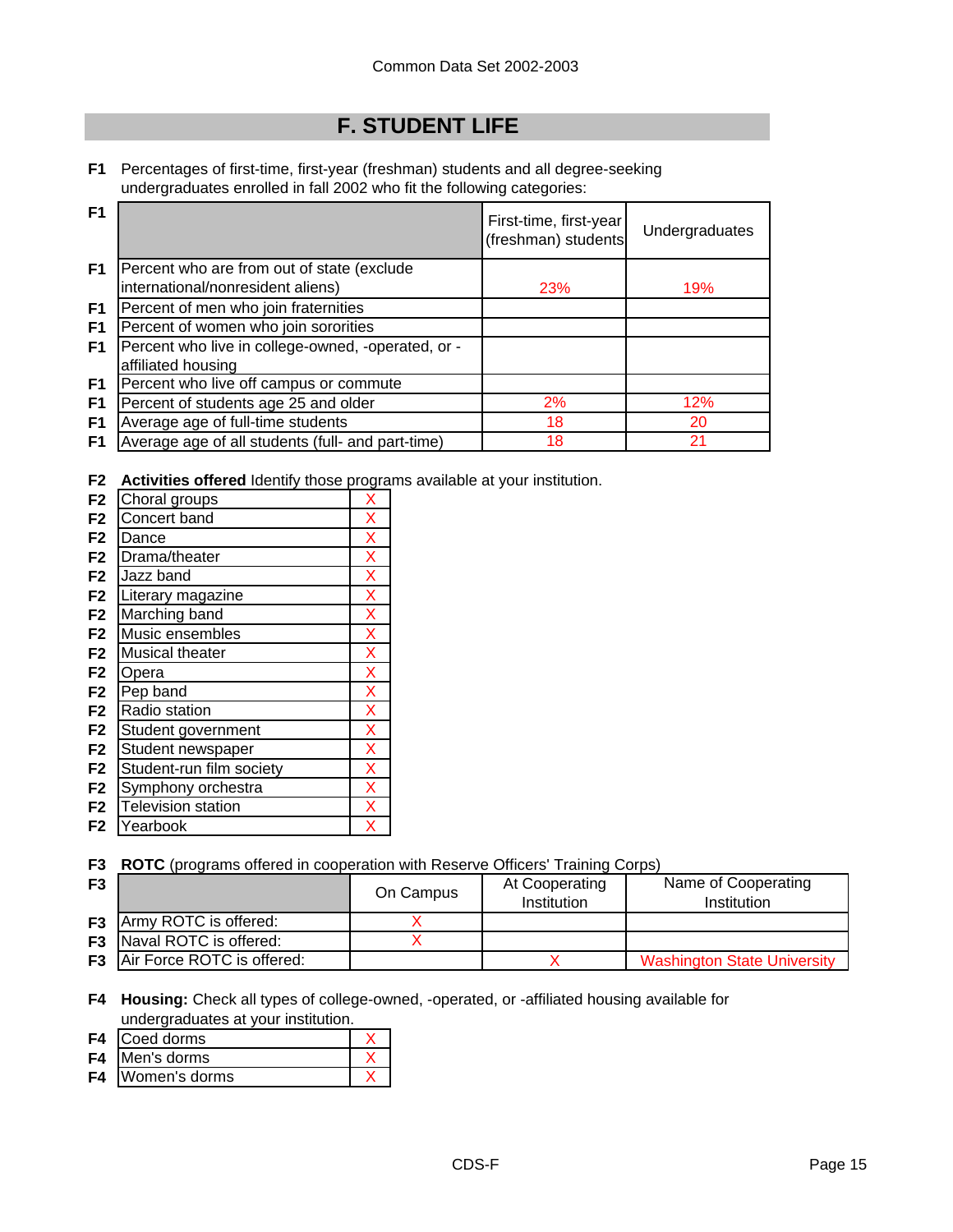| F4 | Apartments for married students               | x |
|----|-----------------------------------------------|---|
| F4 | Apartments for single students                | x |
| F4 | Special housing for disabled<br>students      | x |
| F4 | Special housing for international<br>students | x |
| F4 | Fraternity/sorority housing                   | x |
| F4 | Cooperative housing                           | x |
| F4 | Other housing options (specify):              |   |
| F4 |                                               |   |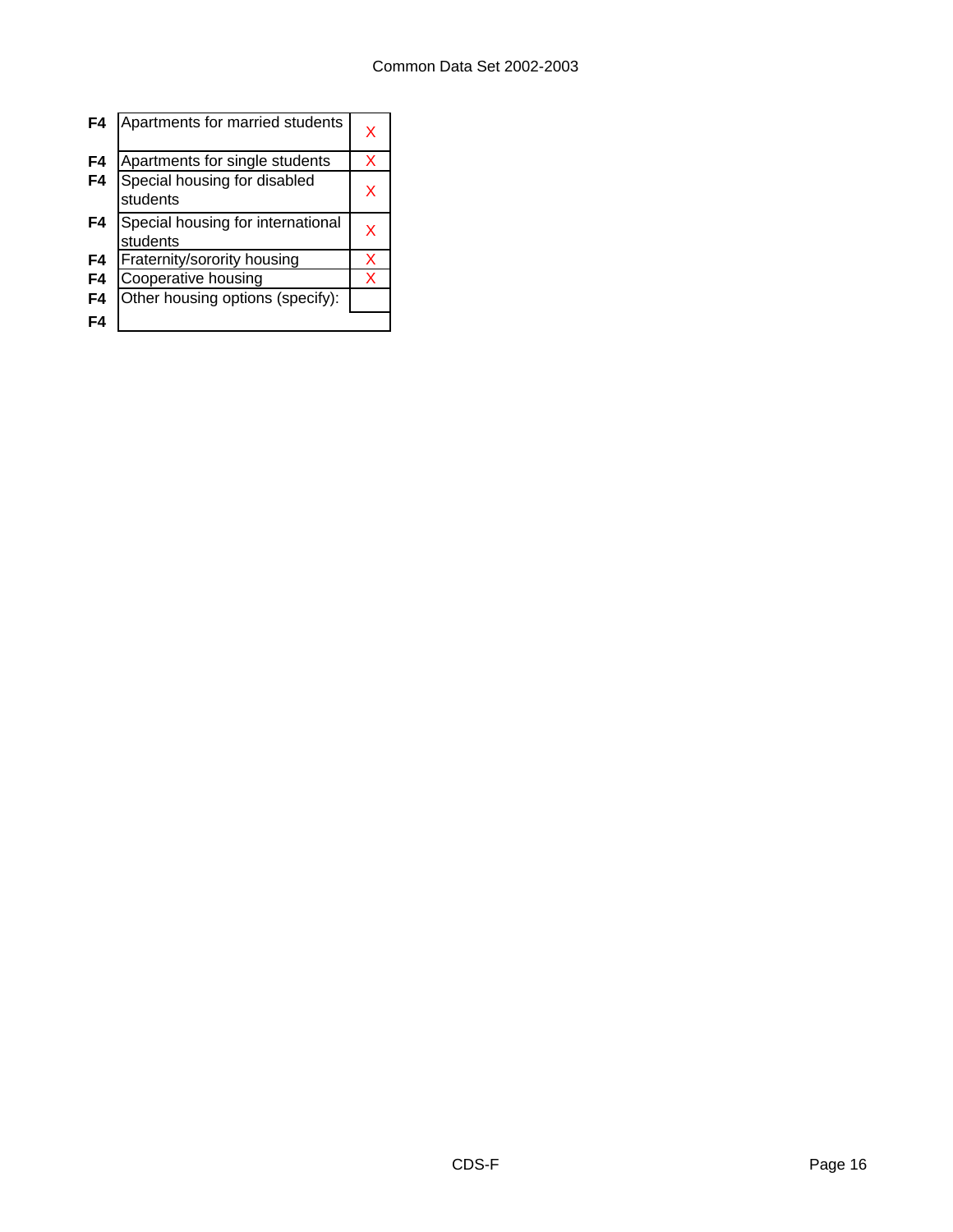### **G. ANNUAL EXPENSES**

### **Provide 2003-2004 academic year costs for the following categories that are applicable to your institution.**

Check here if your institution's 2003-2004 academic year costs are not X available at this time and provide an approximate date (i.e., month/day) when your institution's final 2003-2004 academic year costs will be available:

**G1 Undergraduate full-time tuition, required fees, room and board** List the typical tuition, required fees, and room and board for a full-time undergraduate student for the FULL 2003-2004 academic year (30 semester or 45 quarter hours for institutions that derive annual tuition by multiplying credit hour cost by number of credits). A full academic year refers to the period of time generally extending from September to June; usually equated to two semesters, two trimesters, three quarters, or the period covered by a fourone-four plan. Room and board is defined as double occupancy and 19 meals per week or the maximum meal plan. Required fees include only charges that all full-time students must pay that are not included in tuition (e.g., registration, health, or activity fees.) Do not include optional fees (e.g., parking, laboratory use).

| Maximum  |
|----------|
|          |
|          |
|          |
|          |
|          |
|          |
|          |
| 20<br>No |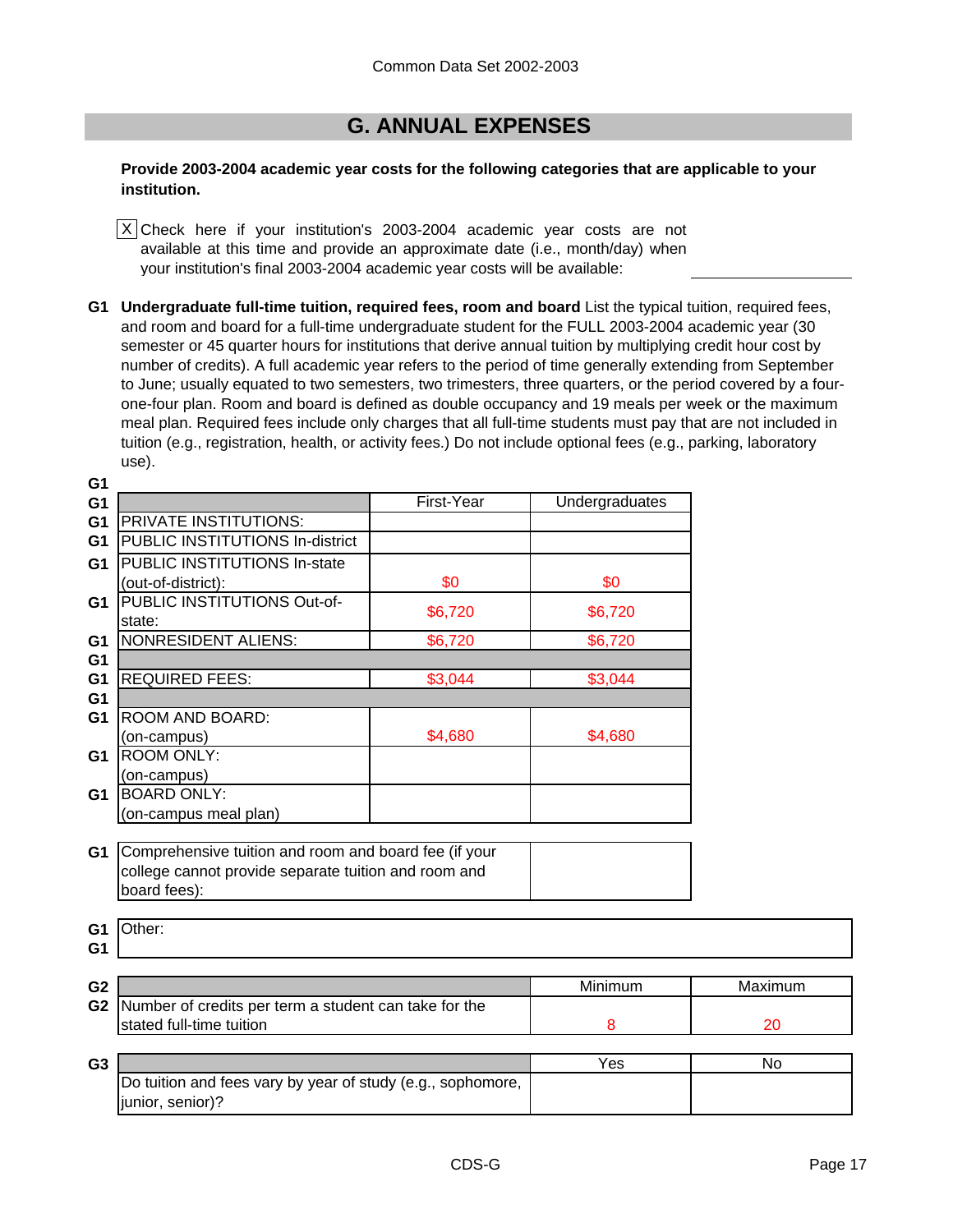|    | G4 If tuition and fees vary by undergraduate instructional program, describe briefly: |
|----|---------------------------------------------------------------------------------------|
| G4 |                                                                                       |

**G5** Provide the estimated expenses for a typical full-time undergraduate student:

| G <sub>5</sub> |                              | <b>Residents</b> | Commuters<br>(living at home) | Commuters<br>(not living at home) |  |
|----------------|------------------------------|------------------|-------------------------------|-----------------------------------|--|
|                | <b>G5</b> Books and supplies | \$1,188          | \$1,188                       | \$1,188                           |  |
| G <sub>5</sub> | Room only                    |                  |                               |                                   |  |
| G <sub>5</sub> | Board only                   |                  |                               |                                   |  |
| G <sub>5</sub> | Transportation               | \$958            | \$958                         | \$958                             |  |
| G <sub>5</sub> | Other expenses               | \$2,110          | \$2,110                       | \$2,110                           |  |

**G6** Undergraduate per-credit-hour charges

| G6             | <b>PRIVATE INSTITUTIONS:</b>        |          |
|----------------|-------------------------------------|----------|
| G <sub>6</sub> | PUBLIC INSTITUTIONS In-district     | \$154.00 |
| G <sub>6</sub> | <b>PUBLIC INSTITUTIONS In-state</b> |          |
|                | (out-of-district):                  | \$154.00 |
| G6             | PUBLIC INSTITUTIONS Out-of-         |          |
|                | state:                              | \$259.00 |
| G6             | NONRESIDENT ALIENS:                 | \$259.00 |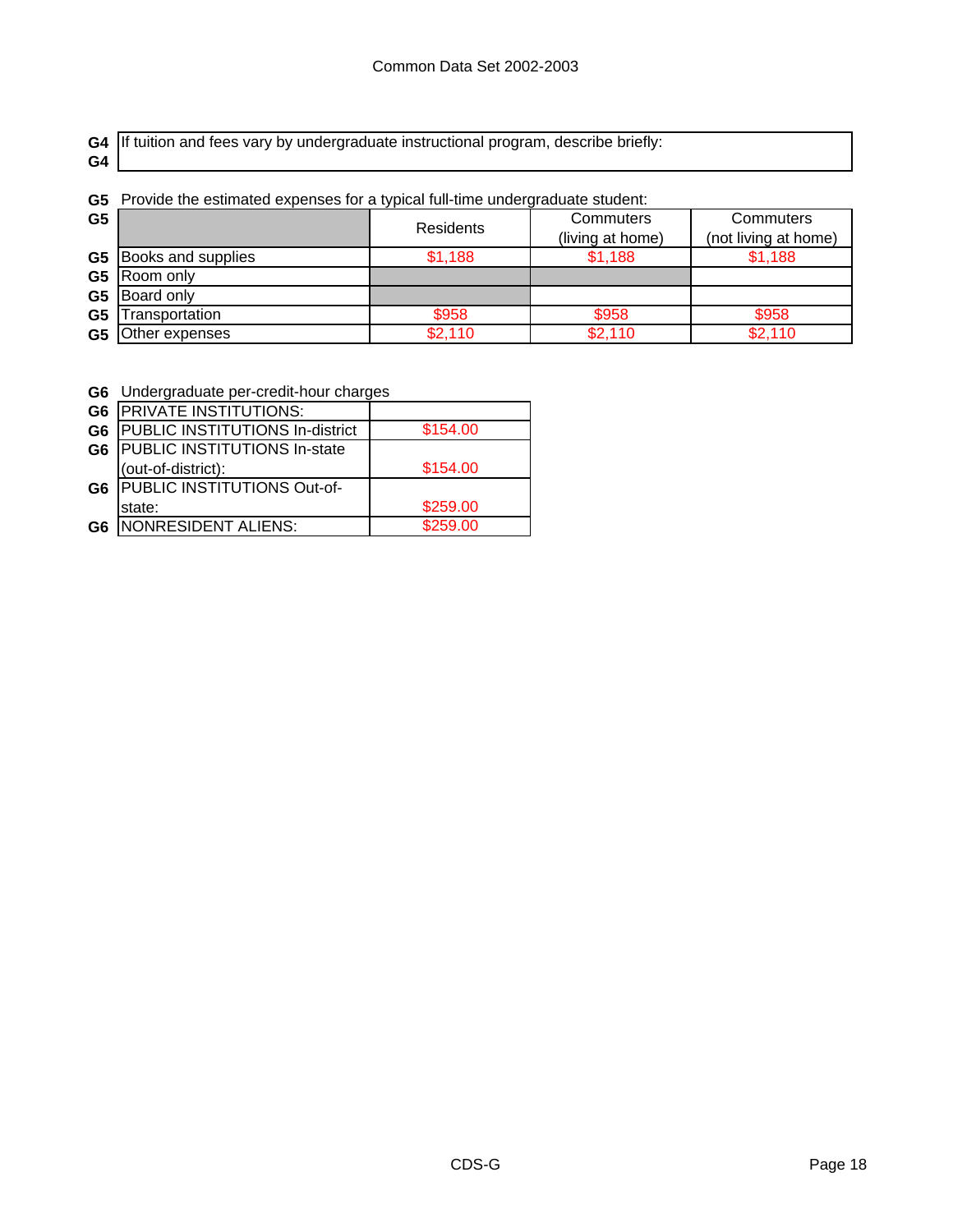## **H. FINANCIAL AID**

### **Aid Awarded to Enrolled Undergraduates**

Enter total dollar amounts **awarded** to full-time and less than full-time degree-seeking undergraduates **(using the same cohort reported in CDS Question B1, "total degree-seeking" undergraduates)** in the following categories. (Note: If the data being reported are final figures for the 2001-2002 academic year (see the next item below), use the 2001-2002 academic year's CDS Question B1 cohort.) Include aid awarded to international students (i.e., those not qualifying for federal aid). **Aid that is non-need-based but that was used to meet need should be reported in the need-based aid columns. (For a suggested order of precedence in assigning categories of aid to cover need, see the entry for "nonneed-based gift aid" on the last page of the definitions section.)**

|                                                                                                 | 2002-2003<br>estimated | 2001-2002 final |
|-------------------------------------------------------------------------------------------------|------------------------|-----------------|
| Indicate the academic year for which data are reported for items H1,<br>IH2. H2A. and H6 below: |                        |                 |

| H1             |                                                                                                                                                                                        | <b>Need-based \$</b><br>(Include non-need-<br>based aid used to<br>meet need.) | Non-need-<br>based \$<br>(Exclude non-need-<br>based aid used to<br>meet need.) |
|----------------|----------------------------------------------------------------------------------------------------------------------------------------------------------------------------------------|--------------------------------------------------------------------------------|---------------------------------------------------------------------------------|
| H1             | <b>Scholarships/Grants</b>                                                                                                                                                             |                                                                                |                                                                                 |
| H1             | Federal                                                                                                                                                                                | \$8,497,782                                                                    | \$0                                                                             |
| H <sub>1</sub> | <b>State</b>                                                                                                                                                                           | \$172,427                                                                      | \$107,700                                                                       |
| H <sub>1</sub> | Institutional (endowment, alumni, or other institutional awards) and<br>external funds awarded by the college excluding athletic aid and tuition<br>waivers (which are reported below) | \$1,088,470                                                                    | \$5,062,429                                                                     |
| <b>H1</b>      | Scholarships/grants from external sources (e.g., Kiwanis, National<br>Merit) not awarded by the college                                                                                | \$0                                                                            | \$1,430,571                                                                     |
| H <sub>1</sub> | <b>Total Scholarships/Grants</b>                                                                                                                                                       | \$9,758,679                                                                    | \$6,600,700                                                                     |
| H1             | Self-Help                                                                                                                                                                              |                                                                                |                                                                                 |
| H1             | Student loans from all sources (excluding parent loans)                                                                                                                                | \$22,330,849                                                                   | \$13,643,595                                                                    |
| H <sub>1</sub> | Federal work-study                                                                                                                                                                     | \$454,435                                                                      |                                                                                 |
| H <sub>1</sub> | State and other work-study/employment                                                                                                                                                  | \$340,998                                                                      |                                                                                 |
| H <sub>1</sub> | <b>Total Self-Help</b>                                                                                                                                                                 | \$23,126,282                                                                   | \$13,643,595                                                                    |
| H <sub>1</sub> | <b>Other</b>                                                                                                                                                                           |                                                                                |                                                                                 |
| H <sub>1</sub> | <b>Parent Loans</b>                                                                                                                                                                    | \$0                                                                            | \$881,107                                                                       |
| H <sub>1</sub> | <b>Tuition Waivers</b>                                                                                                                                                                 | \$0                                                                            | \$4,928,200                                                                     |
| H <sub>1</sub> | <b>Athletic Awards</b>                                                                                                                                                                 |                                                                                | \$2,478,619                                                                     |

**H2** Number of Enrolled Students Receiving Aid: List the number of degree-seeking full-time and less-than-fulltime undergraduates who applied for and received financial aid. Aid that is non-need-based but that was used to meet need should be counted as need-based aid. Numbers should reflect the cohort receiving the dollars reported in H1. Note: In the chart below, students may be counted in more than one row, and fulltime freshmen should also be counted as full-time undergraduates.

| பி<br>пz | First-time | Full-time      | Less Than     |
|----------|------------|----------------|---------------|
|          | Full-time  | Undergraduate  | Full-time     |
|          | Freshmen   | (Incl. Fresh., | Undergraduate |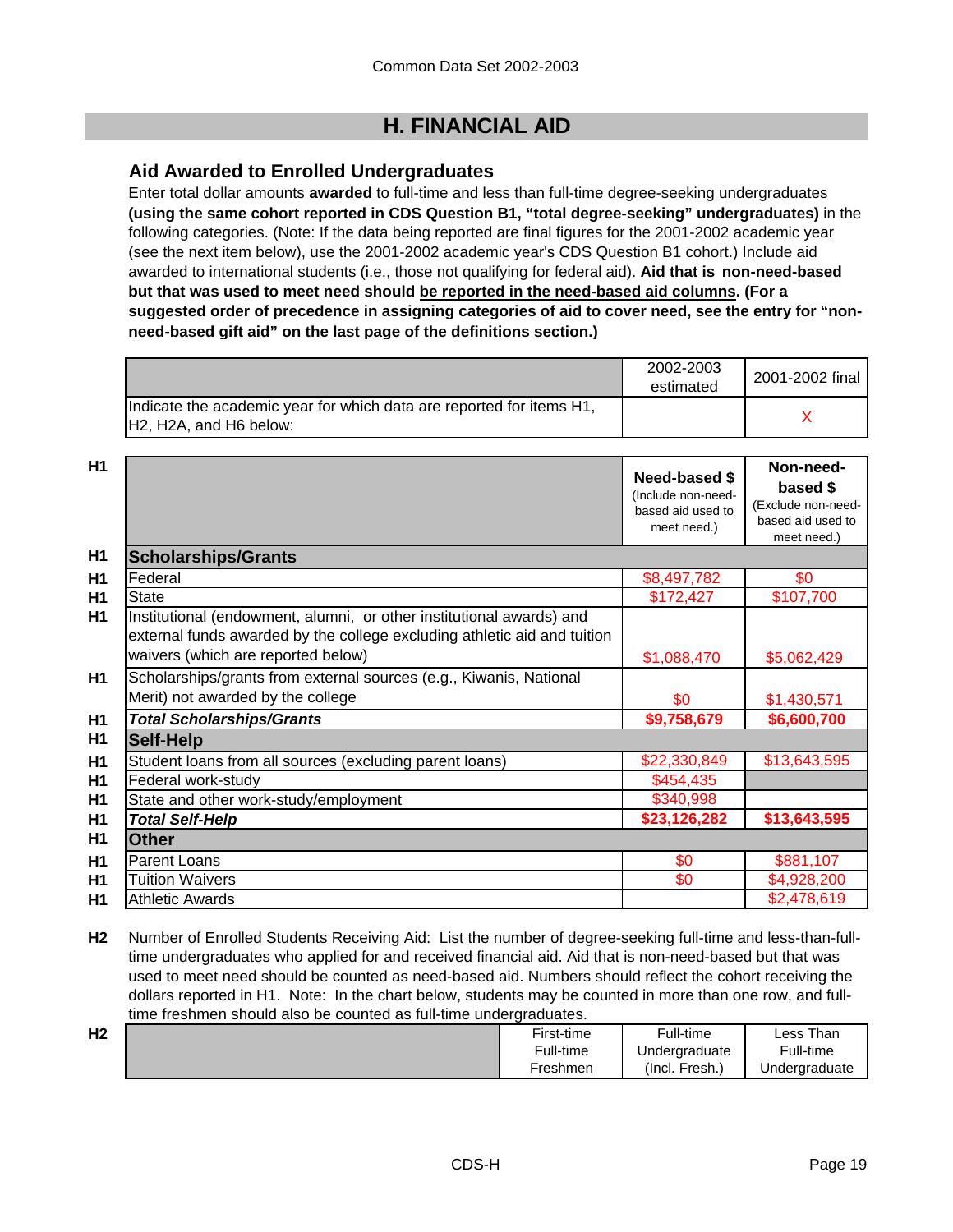| H <sub>2</sub> |     | a) Number of degree-seeking undergraduate students<br>(CDS Item B1 if reporting on Fall 2002 cohort)                                                                                                                            | 1,646       | 8,125        | 701         |
|----------------|-----|---------------------------------------------------------------------------------------------------------------------------------------------------------------------------------------------------------------------------------|-------------|--------------|-------------|
| H <sub>2</sub> |     | b) Number of students in line a who were financial aid<br>applicants (include applicants for all types of aid)                                                                                                                  | 1256        | 5742         | 612         |
| H <sub>2</sub> |     | c) Number of students in line <b>b</b> who were determined to<br>have financial need                                                                                                                                            | 881         | 4483         | 545         |
| H <sub>2</sub> |     | d) Number of students in line c who received any financial<br>aid                                                                                                                                                               | 878         | 4406         | 471         |
| H <sub>2</sub> |     | e) Number of students in line <b>d</b> who received any need-<br>based gift aid                                                                                                                                                 | 625         | 3308         | 332         |
| H <sub>2</sub> | lf) | Number of students in line d who received any need-<br>based self-help aid                                                                                                                                                      | 693         | 3804         | 415         |
| H <sub>2</sub> |     | g) Number of students in line <b>d</b> who received any non-<br>need-based gift aid                                                                                                                                             | 805         | 3014         | 304         |
| H <sub>2</sub> |     | h) Number of students in line <b>d</b> whose need was fully met<br>(exclude PLUS loans, unsubsidized loans, and private<br>alternative loans)                                                                                   | 309         | 1545         | 78          |
| H <sub>2</sub> |     | On average, the percentage of need that was met of<br>students who received any need-based aid. Exclude<br>any resources that were awarded to replace EFC<br>(PLUS loans, unsubsidized loans, and private<br>alternative loans) | 80.0%       | 80.0%        | 60.0%       |
| H <sub>2</sub> | Ii) | The average financial aid package of those in line d.<br>Exclude any resources that were awarded to replace<br>EFC (PLUS loans, unsubsidized loans, and private<br>alternative loans)                                           | \$7,114     | \$8,072      | \$6,822     |
| H <sub>2</sub> | lk) | Average need-based gift award of those in line e                                                                                                                                                                                | \$2,836     | \$2,694      | \$2,201     |
| H <sub>2</sub> |     | Average need-based self-help award (excluding PLUS<br>loans, unsubsidized loans, and private alternative<br>loans) of those in line f                                                                                           | \$3,412     | \$5,506      | \$5,539     |
| H <sub>2</sub> |     | m) Average need-based loan (excluding PLUS loans,<br>unsubsidized loans, and private alternative loans) of<br>those in line f who received a need-based loan                                                                    | \$<br>3,159 | 5,354<br>\$. | \$<br>5,472 |

**H2A** Number of Enrolled Students Receiving Non-need-based Grants and Scholarships: List the number of degree-seeking full-time and less-than-full-time undergraduates who had no financial need and who received non-need-based gift aid. Numbers should reflect the cohort receiving the dollars reported in H1. Note: In the chart below, students may be counted in more than one row, and full-time freshmen should also be counted as full-time undergraduates.

| H2A               |                                                                                                                                                                      | First-time<br>Full-time<br>Freshmen | Full-time<br>Undergrad<br>(Incl. Fresh.) | Less Than<br>Full-time<br>Undergrad |
|-------------------|----------------------------------------------------------------------------------------------------------------------------------------------------------------------|-------------------------------------|------------------------------------------|-------------------------------------|
| $H2A \ln$         | Number of students in line a who had no financial need<br>and who received non-need-based gift aid (exclude<br>those receiving athletic awards and tuition benefits) | 673                                 | 2081                                     | 91                                  |
| $H2A$ (o)         | Average dollar amount of non-need-based gift aid<br>awarded to students in line n                                                                                    | \$2,705                             | \$3,186                                  | \$2,303                             |
| $H2A$ $ p\rangle$ | Number of students in line a who received a non-need-<br>based athletic grant or scholarship                                                                         | 45                                  | 259                                      |                                     |
| $H2A$ $ q\rangle$ | Average dollar amount of non-need-based athletic<br>grants and scholarships awarded to students in line p                                                            | \$.<br>9,094                        | \$9,409                                  | 1,996                               |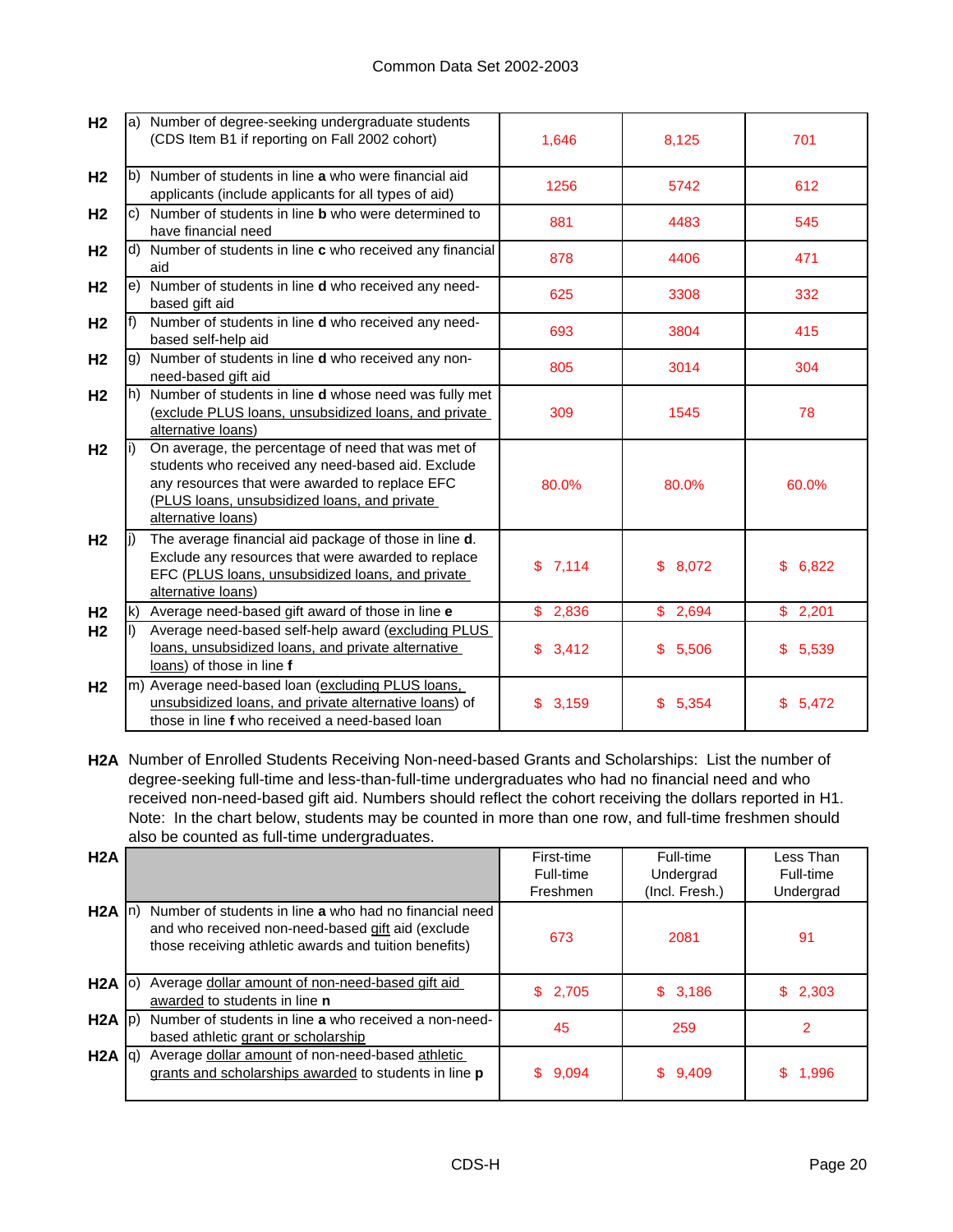**H3** Which needs-analysis methodology does your institution use in awarding institutional aid?

- **H3** Federal methodology (FM) and the setting of the setting  $X$
- **H3** Institutional methodology (IM)

**H3** Both FM and IM

|  | H4 | Percent of the 2002 undergraduate class who graduated between July 1, 2001 and June<br>30, 2002 and borrowed through any loan programs (federal, state, subsidized,<br>unsubsidized, private, etc.; exclude parent loans). Include only students who borrowed<br>while enrolled at your institution. | 67% |
|--|----|------------------------------------------------------------------------------------------------------------------------------------------------------------------------------------------------------------------------------------------------------------------------------------------------------|-----|
|--|----|------------------------------------------------------------------------------------------------------------------------------------------------------------------------------------------------------------------------------------------------------------------------------------------------------|-----|

**H5 \$18,413** Average per-borrower cumulative undergraduate indebtedness of those in line H4. Do not include money borrowed at other institutions:

**Aid to Undergraduate Degree-seeking Nonresident Aliens** (Note: Report numbers and dollar amounts for the same academic year checked in item H1.)

**H6** Indicate your institution's policy regarding financial aid for undergraduate degree-seeking nonresident aliens:

| H6 | College-administered need-based financial aid is available        |  |
|----|-------------------------------------------------------------------|--|
|    | H6 College-administered non-need-based financial aid is available |  |
|    | H6 College-administered financial aid is not available            |  |

| H6   If college-administered financial aid is available for undergraduate degree-seeking |    |
|------------------------------------------------------------------------------------------|----|
| Inonresident aliens, provide the number of undergraduate degree-seeking nonresident      |    |
| aliens who received need-based or non-need-based aid:                                    | 80 |

H6 | Average dollar amount awarded to undergraduate degree-seeking nonresident aliens: | \$3,000

**H6** \$243,000 Total dollar amount of financial aid from all sources awarded to all undergraduate degreeseeking nonresident aliens:

### **Process for First-Year/Freshman Students**

**H7** Financial aid forms domestic first-year (freshman) financial aid applicants must submit:

| <b>H7</b> | <b>IFAFSA</b>                                        |  |
|-----------|------------------------------------------------------|--|
| <b>H7</b> | Institution's own financial aid form                 |  |
| <b>H7</b> | <b>CSS/Financial Aid PROFILE</b>                     |  |
| <b>H7</b> | State aid form                                       |  |
| <b>H7</b> | Noncustodial (Divorced/Separated) Parent's Statement |  |
| <b>H7</b> | Business/Farm Supplement                             |  |
| H7        | Other (specify):                                     |  |
| <b>H7</b> |                                                      |  |

**H8** Check off all financial aid forms nonresident alien first-year financial aid applicants must submit:

| H <sub>8</sub> | Institution's own financial aid form        |             |
|----------------|---------------------------------------------|-------------|
| H8             | <b>CSS/Financial Aid PROFILE</b>            |             |
| H8             | Foreign Student's Financial Aid Application |             |
| H8             | Foreign Student's Certification of Finances | <b>NONE</b> |
| H <sub>8</sub> | Other (specify):                            |             |
| H <sub>8</sub> |                                             |             |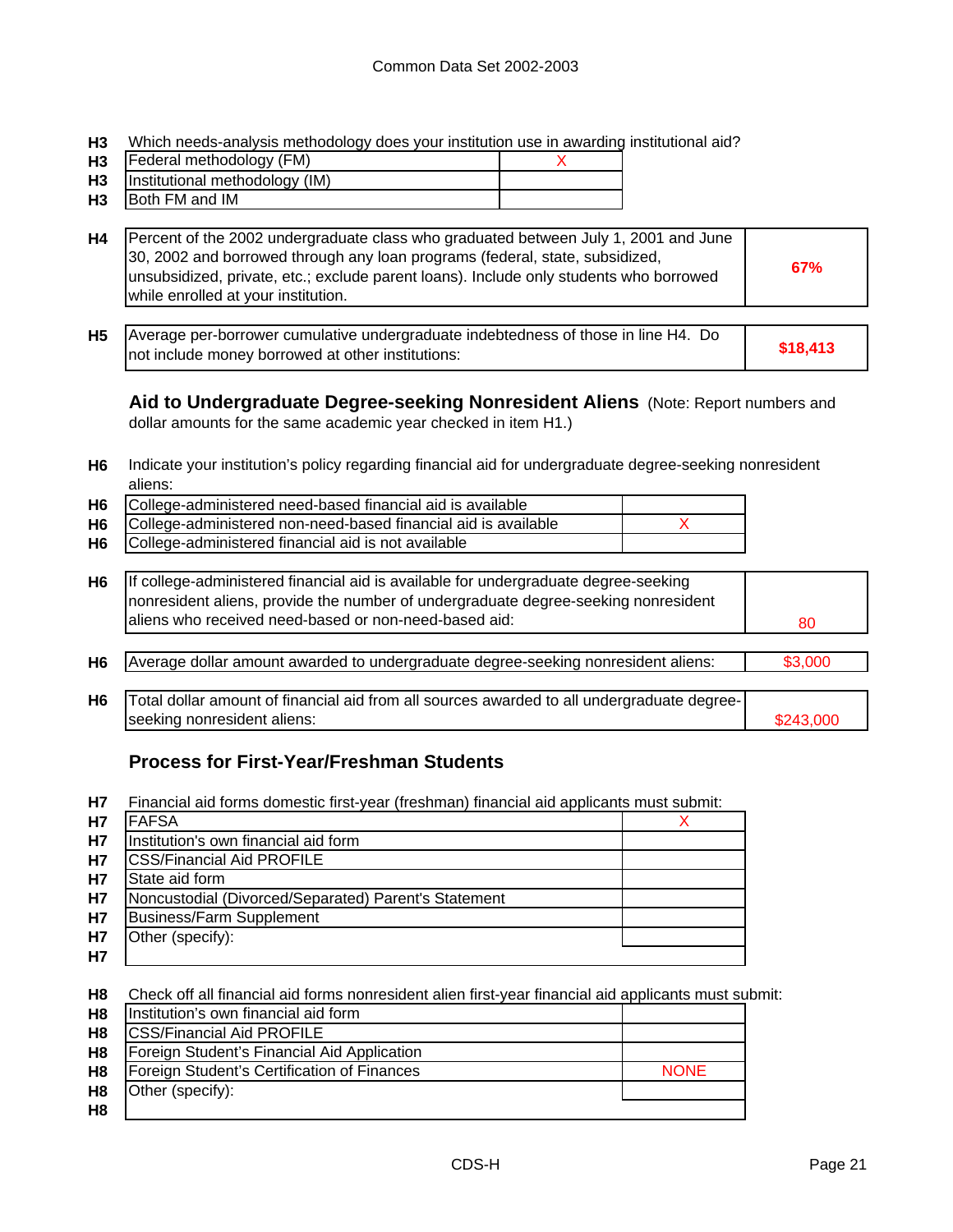#### **H9** Indicate filing dates for first-year (freshman) students:

| H9 | Priority date for filing required financial aid forms:                                | Feb. 15 |
|----|---------------------------------------------------------------------------------------|---------|
| H9 | Deadline for filing required financial aid forms:                                     |         |
| H9 | No deadline for filing required forms (applications processed on a<br>rolling basis): |         |

**H10** Indicate notification dates for first-year (freshman) students (answer a or b):

|                 | H <sub>10</sub> a) Students notified on or about (date): | Mar. 28 |    |
|-----------------|----------------------------------------------------------|---------|----|
| H <sub>10</sub> |                                                          | Yes     | No |
|                 | H <sub>10</sub> b) Students notified on a rolling basis: |         |    |
| <b>H10</b>      | If yes, starting date:                                   |         |    |

**H11** Indicate reply dates:

|                           | H11 Students must reply by (date): |  |
|---------------------------|------------------------------------|--|
| H <sub>11</sub> or within | weeks of notification.             |  |

### **Types of Aid Available**

**H12** Loans

| <b>H12 FEDERAL DIRECT STUDENT LOAN PROGRAM (DIRECT LOAN)</b> |  |
|--------------------------------------------------------------|--|
|                                                              |  |

| <b>H12</b> Direct Subsidized Stafford Loans   |  |
|-----------------------------------------------|--|
| <b>H12</b> Direct Unsubsidized Stafford Loans |  |
| <b>H12</b> Direct PLUS Loans                  |  |

### **H12** FEDERAL FAMILY EDUCATION LOAN PROGRAM (FFEL)

| <b>H12 IFFEL Subsidized Stafford Loans</b>  |  |
|---------------------------------------------|--|
| <b>H12</b> FFEL Unsubsidized Stafford Loans |  |
| <b>H12 IFFEL PLUS Loans</b>                 |  |

|     | <b>H12</b> Federal Perkins Loans                             |  |
|-----|--------------------------------------------------------------|--|
|     | <b>H12</b>   Federal Nursing Loans                           |  |
|     | H <sub>12</sub> State Loans                                  |  |
|     | <b>H12</b> College/university loans from institutional funds |  |
|     | $H12$ Other (specify):                                       |  |
| H12 |                                                              |  |

### **H13** Scholarships and Grants

|                 | H13 NEED-BASED:                                          |  |
|-----------------|----------------------------------------------------------|--|
|                 | <b>H13</b> Federal Pell                                  |  |
| H <sub>13</sub> | <b>SEOG</b>                                              |  |
|                 | H13 State scholarships/grants                            |  |
|                 | <b>H13</b> Private scholarships                          |  |
|                 | H13 College/university gift aid from institutional funds |  |
|                 | H13 United Negro College Fund                            |  |
|                 | H13 Federal Nursing Scholarship                          |  |
|                 | H13 Other (specify):                                     |  |
| H <sub>13</sub> |                                                          |  |

**H14** Check off criteria used in awarding institutional aid. Check all that apply.

| H <sub>14</sub> |                  | Non-Need<br>Based | Need-Based |
|-----------------|------------------|-------------------|------------|
| H <sub>14</sub> | <b>Academics</b> |                   |            |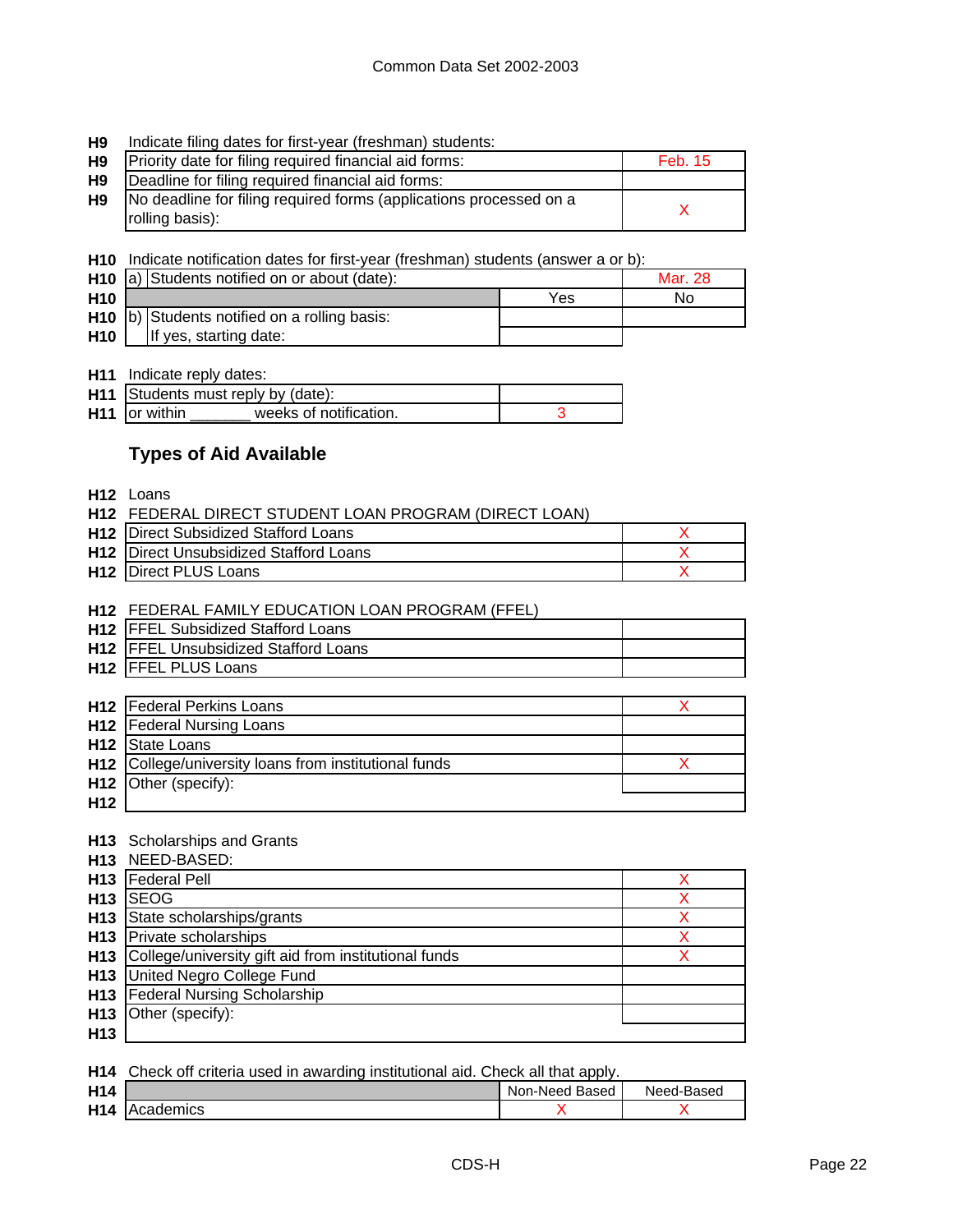| H <sub>14</sub> | Alumni affiliation       |  |
|-----------------|--------------------------|--|
| H <sub>14</sub> | Art                      |  |
| H <sub>14</sub> | <b>Athletics</b>         |  |
| H <sub>14</sub> | Job skills               |  |
| H <sub>14</sub> | <b>ROTC</b>              |  |
| H <sub>14</sub> | Leadership               |  |
| H <sub>14</sub> | <b>Minority status</b>   |  |
| H <sub>14</sub> | Music/drama              |  |
| H <sub>14</sub> | Religious affiliation    |  |
| H <sub>14</sub> | State/district residency |  |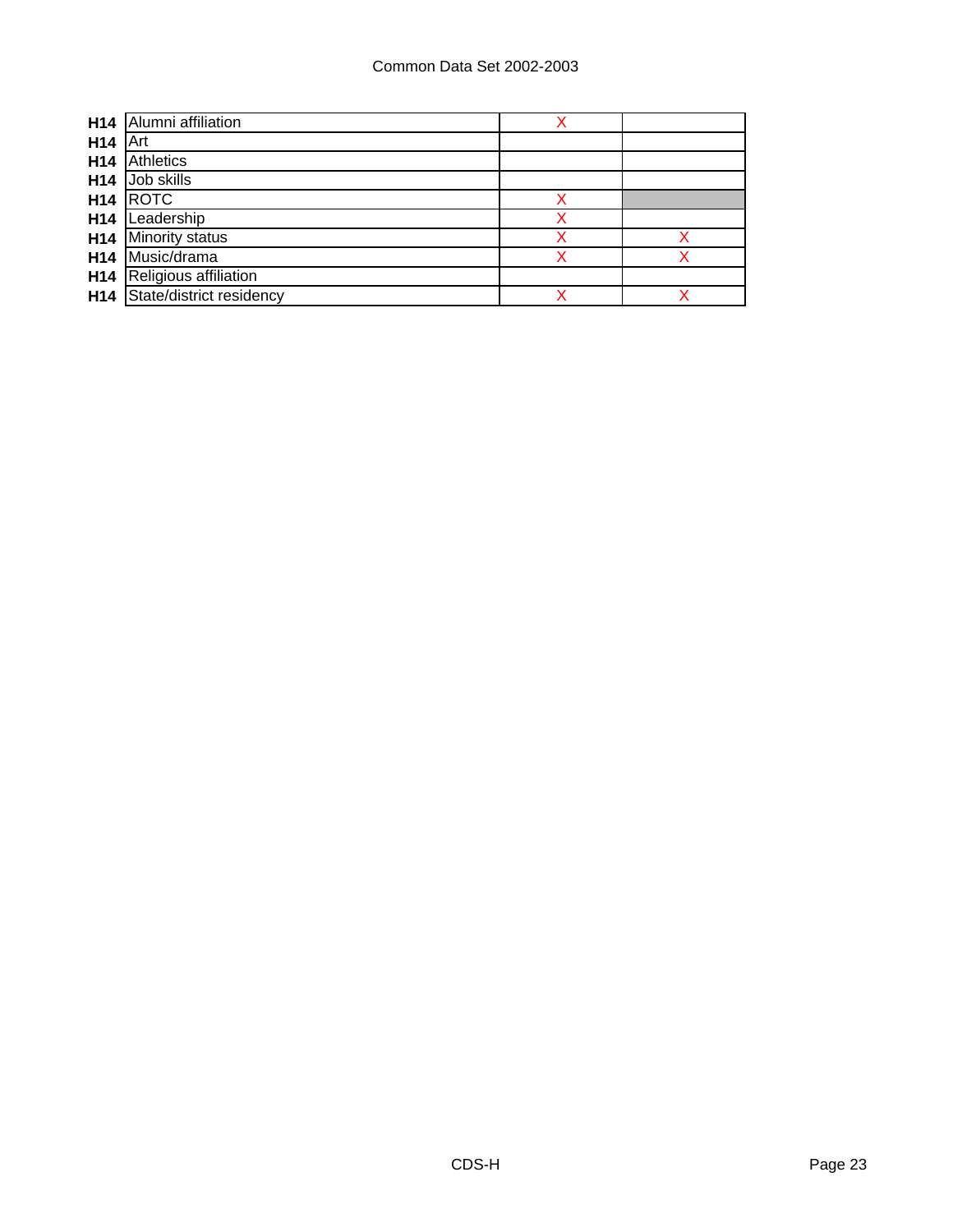### **I. INSTRUCTIONAL FACULTY AND CLASS SIZE**

#### **I1 Please report number of instructional faculty members in each category for Fall 2002.**

The following definition of instructional faculty is used by the American Association of University Professors (AAUP) in its annual Faculty Compensation Survey. Instructional Faculty is defined as those members of the instructionalresearch staff whose major regular assignment is instruction, including those with released time for research. Institutions are asked to EXCLUDE:

(a) instructional faculty in preclinical and clinical medicine

(b) administrative officers with titles such as dean of students, librarian, registrar, coach, and the like, even though they may devote part of their time to classroom instruction and may have faculty status,

(c) undergraduate or graduate students who assist in the instruction of courses, but have titles such as teaching assistant, teaching fellow, and the like

(d) faculty on leave without pay, and

(e) replacement faculty for faculty on sabbatical leave.

*Full-time:* faculty employed on a full-time basis

*Part-time:* faculty teaching less than two semesters, three quarters, two trimesters, or two four-month sessions. Also includes adjuncts and part-time instructors.

*Minority faculty:* includes faculty who designate themselves as black, non-Hispanic; American Indian or Alaskan native; Asian or Pacific Islander; or Hispanic.

*Doctorate:* includes such degrees as Doctor of Education, Doctor of Juridical Science, Doctor of Public Health, and Doctor of Philosophy degree in any field such as agronomy, food technology, education, engineering, public administration, ophthalmology, or radiology.

*First-professional:* includes the fields of dentistry (DDS or DMD), medicine (MD), optometry (OD), osteopathic medicine (DO), pharmacy (DPharm or BPharm), podiatric medicine (DPM), veterinary medicine (DVM), chiropractic (DC or DCM), law (JD) and theological professions (MDiv, MHL).

*Terminal degree:* the highest degree in a field: example, M. Arch (architecture) and MFA (master of fine arts).

| Full-Time<br>570<br>47                                             | Part-Time<br>41 | Total<br>611           |
|--------------------------------------------------------------------|-----------------|------------------------|
|                                                                    |                 |                        |
|                                                                    |                 |                        |
|                                                                    |                 | 50                     |
|                                                                    |                 | 162                    |
|                                                                    | 30              | 449                    |
|                                                                    |                 |                        |
|                                                                    |                 |                        |
|                                                                    | 26              | 494                    |
| Total number whose highest degree is a master's but not a terminal |                 |                        |
|                                                                    |                 | 53                     |
|                                                                    |                 | 38                     |
|                                                                    |                 |                        |
| 2 <sup>1</sup>                                                     |                 | 25                     |
|                                                                    | 151             | 419<br>468<br>48<br>33 |

#### **I2 Student to Faculty Ratio**

Report the Fall 2002 ratio of full-time equivalent students (full-time plus 1/3 part time) to full-time equivalent instructional faculty (full time plus 1/3 part time). In the ratio calculations, exclude both faculty and students in stand-alone graduate or professional programs such as medicine, law, veterinary, dentistry, social work, business, or public health in which faculty teach virtually only graduate level students. Do not count undergraduate or graduate student teaching assistants as faculty.

|  | <b>12</b>   Fall 2002 Student to Faculty ratio | 19 <sub>to</sub> |  |
|--|------------------------------------------------|------------------|--|
|--|------------------------------------------------|------------------|--|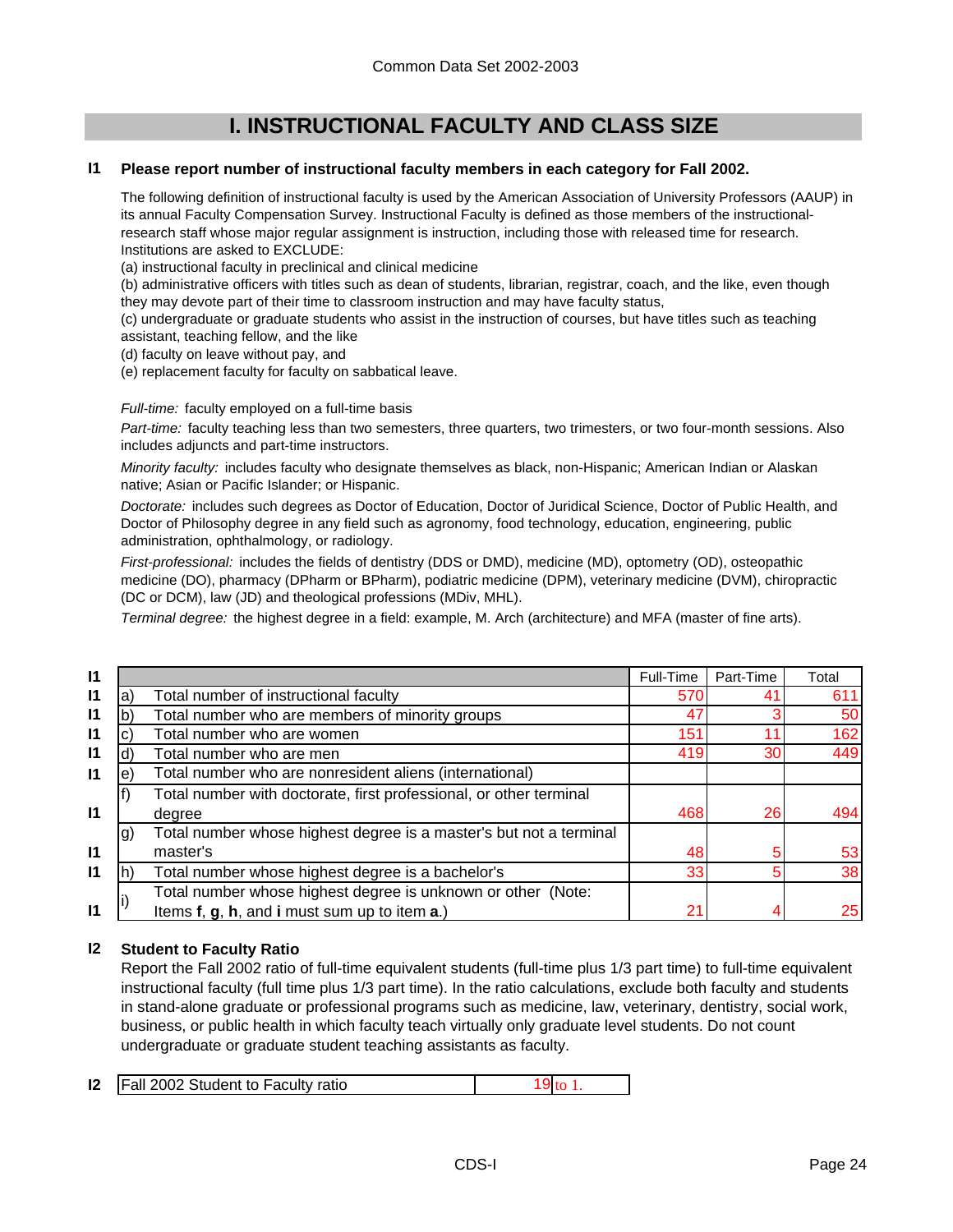#### **I3 Undergraduate Class Size**

In the table below, please use the following definitions to report information about the size of classes and class sections offered in the Fall 2002 term.

*Class Sections:* A class section is an organized course offered for credit, identified by discipline and number, meeting at a stated time or times in a classroom or similar setting, and not a subsection such as a laboratory or discussion session. Undergraduate class sections are defined as any sections in which at least one degree-seeking undergraduate student is enrolled for credit. Exclude distance learning classes and noncredit classes and individual instruction such as dissertation or thesis research, music instruction, or one-to-one readings. Exclude students in independent study, co-operative programs, internships, foreign language taped tutor sessions, practicums, and all students in one-on-one classes. Each class section should be counted only once and should not be duplicated because of course catalog cross-listings.

*Class Subsections:* A class subsection includes any subsection of a course, such as laboratory, recitation, and discussion subsections that are supplementary in nature and are scheduled to meet separately from the lecture portion of the course. Undergraduate subsections are defined as any subsections of courses in which degree-seeking undergraduate students enrolled for credit. As above, exclude noncredit classes and individual instruction such as dissertation or thesis research, music instruction, or one-to-one readings. Each class subsection should be counted only once and should not be duplicated because of cross-listings.

Using the above definitions, please report for each of the following class-size intervals the number of class sections and class subsections offered in Fall 2002. For example, a lecture class with 800 students who met at another time in 40 separate labs with 20 students should be counted once in the "100+" column in the class section column and 40 times under the "20-29" column of the class subsections table.

| 13 | <b>Number of Class Sections with Undergraduates Enrolled</b> |         |           |           |                                            |       |       |        |       |
|----|--------------------------------------------------------------|---------|-----------|-----------|--------------------------------------------|-------|-------|--------|-------|
| 13 |                                                              |         |           |           | Undergraduate Class Size (provide numbers) |       |       |        |       |
| 13 | <b>CLASS</b>                                                 | $2 - 9$ | $10 - 19$ | $20 - 29$ | $30 - 39$                                  | 40-49 | 50-99 | $100+$ | Total |
| 13 | <b>SECTIONS</b>                                              | 480     | 488       | 396       | 185                                        | 125   | 104   | 31     | 1809  |
|    |                                                              |         |           |           |                                            |       |       |        |       |
| 13 | <b>CLASS SUB-</b>                                            | $2 - 9$ | $10 - 19$ | $20 - 29$ | $30 - 39$                                  | 40-49 | 50-99 | $100+$ | Total |
| 13 | <b>SECTIONS</b>                                              | 45      | 110       | 31        |                                            |       |       |        | 188   |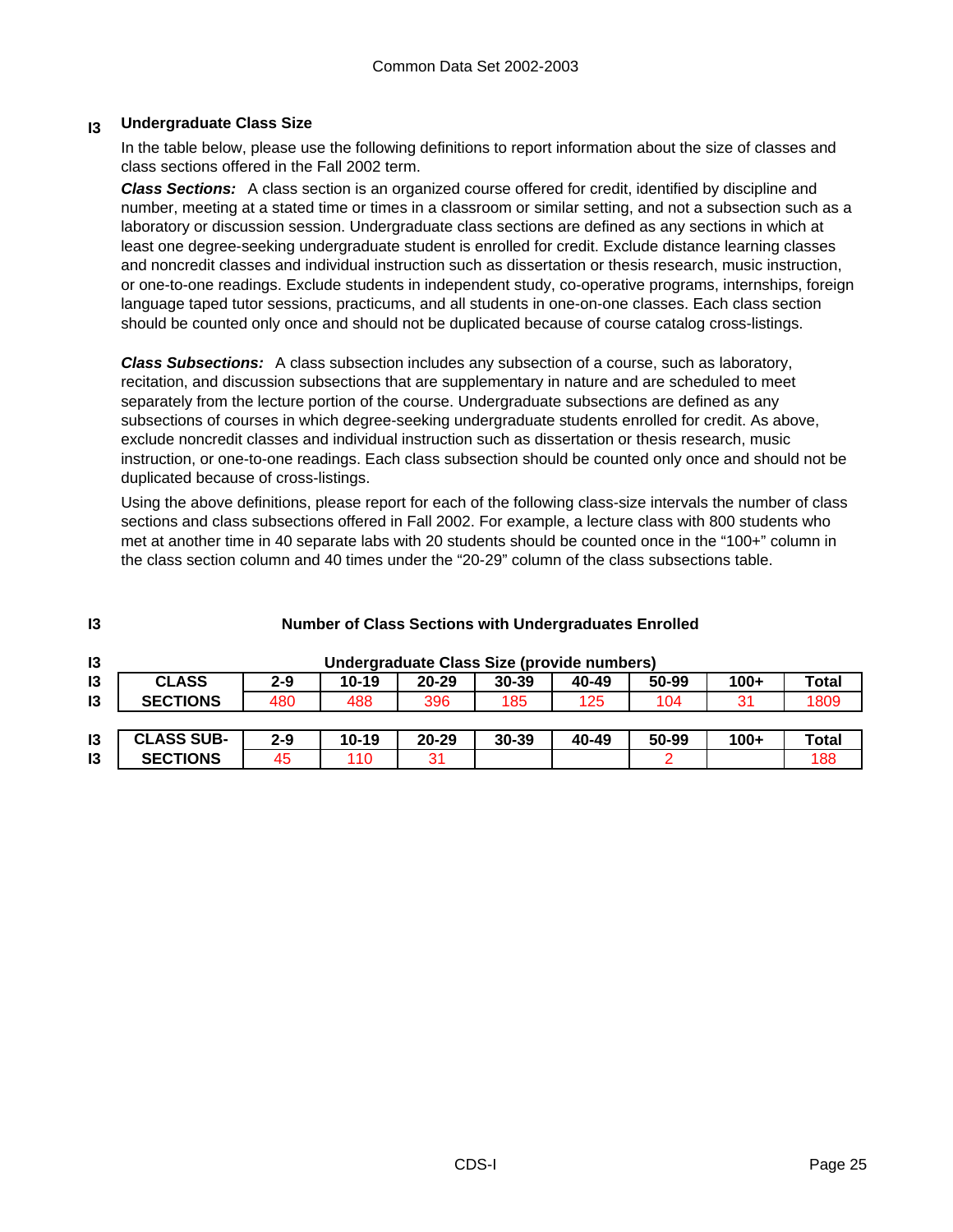### **J. DEGREES CONFERRED**

### **J1 Degrees conferred between July 1, 2001 and June 30, 2002**

**J1** For each of the following discipline areas, provide the percentage of diplomas/certificates, associate, and bachelor degrees awarded.

| J1             | Category                                     | <b>Diploma/Certificates</b> | <b>Associate</b> | <b>Bachelor's</b> | CIP 1990 Categories to<br>Include |
|----------------|----------------------------------------------|-----------------------------|------------------|-------------------|-----------------------------------|
| J1             | Agriculture                                  |                             |                  | 5.4%              | 1 and $2$                         |
| J1             | Architecture                                 |                             |                  | 2.9%              | 4                                 |
| J <sub>1</sub> | Area and ethnic studies                      |                             |                  | 0.1%              | 5                                 |
| J1             | Biological/life sciences                     |                             |                  | 3.7%              | 26                                |
| J <sub>1</sub> | Business/marketing                           |                             |                  | 12.5%             | 8 and 52                          |
| J <sub>1</sub> | Communications/communication technologies    |                             |                  | 6.4%              | 9 and 10                          |
| J1             | Computer and information sciences            |                             |                  | 1.8%              | 11                                |
| J <sub>1</sub> | Education                                    |                             |                  | 13.9%             | 13                                |
| J <sub>1</sub> | Engineering/engineering technologies         |                             |                  | 8.2%              | 14 and 15                         |
| J1             | English                                      |                             |                  | 2.3%              | 23                                |
| J1             | Foreign languages and literature             |                             |                  | 2.7%              | 16                                |
| J1             | Health professions and related sciences      |                             |                  | 0.5%              | $\overline{51}$                   |
| J1             | Home economics and vocational home economics |                             |                  | 4.6%              | 19 and 20                         |
| J <sub>1</sub> | Interdisciplinary studies                    |                             |                  | 0.2%              | 30                                |
| J <sub>1</sub> | Law/legal studies                            |                             |                  | 0.0%              | 22                                |
| J1             | Liberal arts/general studies                 |                             |                  | 4.1%              | 24                                |
| J <sub>1</sub> | Library science                              |                             |                  | 0.0%              | 25                                |
| J <sub>1</sub> | <b>Mathematics</b>                           |                             |                  | 0.9%              | 27                                |
| J1             | Military science and technologies            |                             |                  | 0.0%              | 28 and 29                         |
| J <sub>1</sub> | Natural resources/environmental science      |                             |                  | 8.5%              | 3                                 |
| J1             | Parks and recreation                         |                             |                  | 2.6%              | 31                                |
| J1             | Personal and miscellaneous services          |                             |                  | 0.0%              | 12                                |
| J1             | Philosophy, religion, theology               |                             |                  | 0.5%              | 38 and 39                         |
| J <sub>1</sub> | Physical sciences                            |                             |                  | 1.6%              | 40 and 41                         |
| J1             | Protective services/public administration    |                             |                  | 2.0%              | 43 and 44                         |
| J1             | Psychology                                   |                             |                  | 4.5%              | 42                                |
| J1             | Social sciences and history                  |                             |                  | 6.7%              | 45                                |
| J1             | Trade and industry                           |                             |                  | 0.0%              | 46, 47, 48, and 49                |
| J <sub>1</sub> | Visual and performing arts                   |                             |                  | 3.3%              | 50                                |
| J1             | Other                                        |                             |                  |                   |                                   |
| J <sub>1</sub> | <b>TOTAL</b>                                 | 0%                          | 0%               | 100%              |                                   |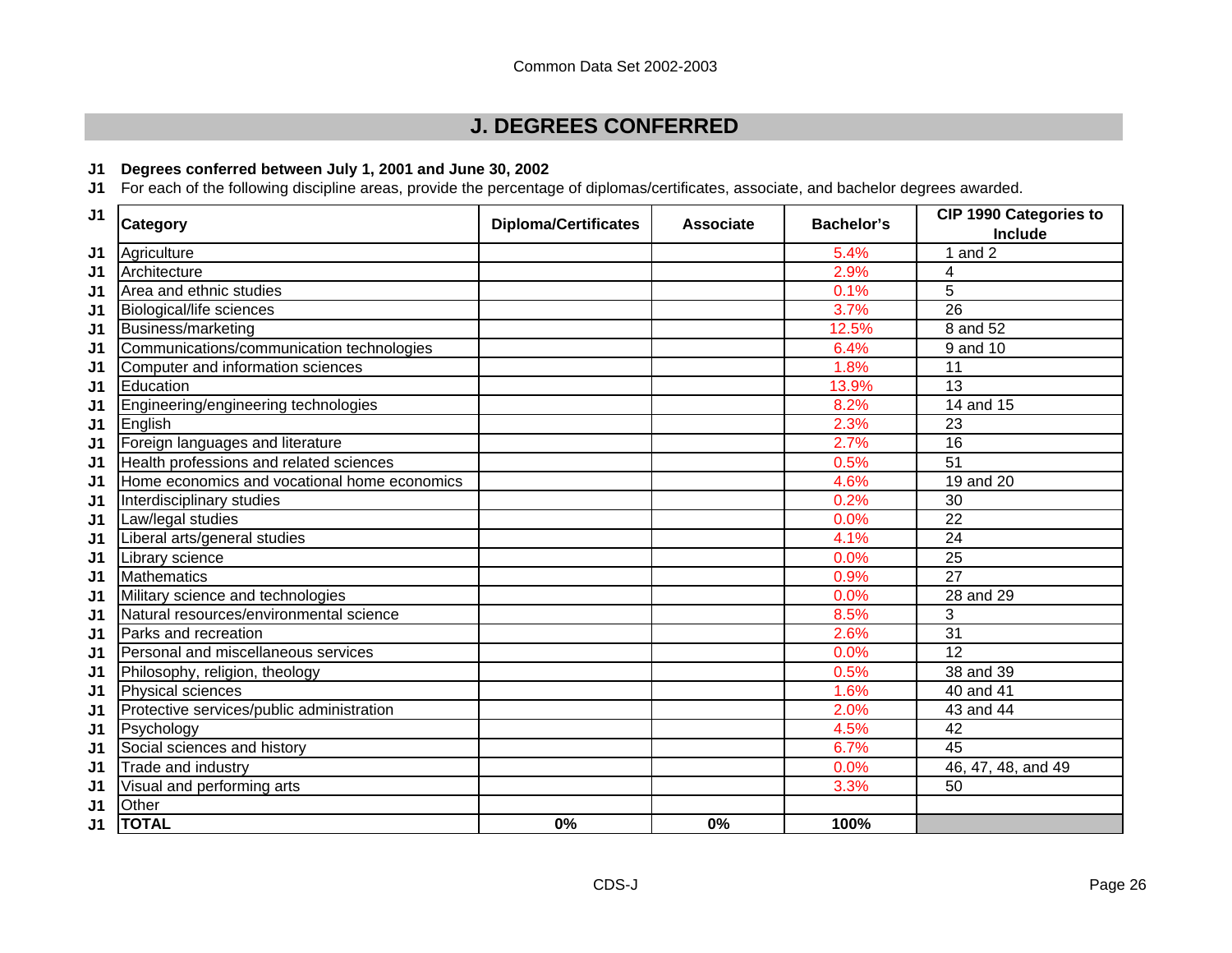## **Common Data Set Definitions 2002**

**All definitions related to the financial aid section appear at the end of the Definitions document.**

Items preceded by an asterisk (\*) represent definitions agreed to among publishers which do not appear on the CDS document but may be present on individual publishers' surveys.

**\*Academic advisement:** Plan under which each student is assigned to a faculty member or a trained adviser, who, through regular meetings, helps the student plan and implement immediate and long-term academic and

Accelerated program: Completion of a college program of study in fewer than the usual number of years, most often by attending summer sessions and carrying extra courses during the regular academic term**.**

**Admitted student:** Applicant who is offered admission to a degree-granting program at your institution. **\*Adult student services:** Admission assistance, support, orientation, and other services expressly for adults who have started college for the first time, or who are re-entering after a lapse of a few years.

**American Indian or Alaska native:** A person having origins in any of the original peoples of North America and who maintains cultural identification through tribal affiliation or community recognition.

**Applicant (first-time, first year):** An individual who has fulfilled the institution's requirements to be considered for admission (including payment or waiving of the application fee, if any) and who has been notified of one of the following actions: admission, nonadmission, placement on waiting list, or application withdrawn (by applicant or **Application fee:** That amount of money that an institution charges for processing a student's application for

acceptance. This amount is *not* creditable toward tuition and required fees, nor is it refundable if the student is **Asian or Pacific Islander:** A person having origins in any of the original peoples of the Far East, Southeast Asia, the Indian Subcontinent, or Pacific Islands. This includes people from China, Japan, Korea, the Philippine Islands,

**Associate degree:** An award that normally requires at least two but less than four years of full-time equivalent **Bachelor's degree:** An award (baccalaureate or equivalent degree, as determined by the Secretary of the U.S. Department of Education) that normally requires at least four years but *not* more than five years of full-time equivalent college-level work. This includes ALL bachelor's degrees conferred in a five-year cooperative (workstudy plan) program. (A cooperative plan provides for alternate class attendance and employment in business, industry, or government; thus, it allows students to combine actual work experience with their college studies.) **Black, non-Hispanic:** A person having origins in any of the black racial groups of Africa (except those of

**Board (charges):** Assume average cost for 19 meals per week or the maximum meal plan.

**Books and supplies (costs):** Average cost of books and supplies. Do not include unusual costs for special groups of students (e.g., engineering or art majors), unless they constitute the majority of students at your **Calendar system:** The method by which an institution structures most of its courses for the academic year.

**\*Career and placement services:** A range of services, including (often) the following: coordination of visits of employers to campus; aptitude and vocational testing; interest inventories, personal counseling; help in resume writing, interviewing, launching the job search; listings for those students desiring employment and those seeking **Carnegie units:** One year of study or the equivalent in a secondary school subject.

**Certificate:** See **Postsecondary award, certificate, or diploma.**

**Class rank:** The relative numerical position of a student in his or her graduating class, calculated by the high school on the basis of grade-point average, whether weighted or unweighted.

**College-preparatory program:** Courses in academic subjects (English, history and social studies, foreign languages, mathematics, science, and the arts) that stress preparation for college or university study.

**Common Application:** The standard application form distributed by the National Association of Secondary School Principals for a large number of private colleges who are members of the Common Application Group. **\*Community service program:** Referral center for students wishing to perform volunteer work in the community or participate in volunteer activities coordinated by academic departments.

**Commuter:** A student who lives off campus in housing that is not owned by, operated by, or affiliated with the college. This category includes students who commute from home and students who have moved to the area to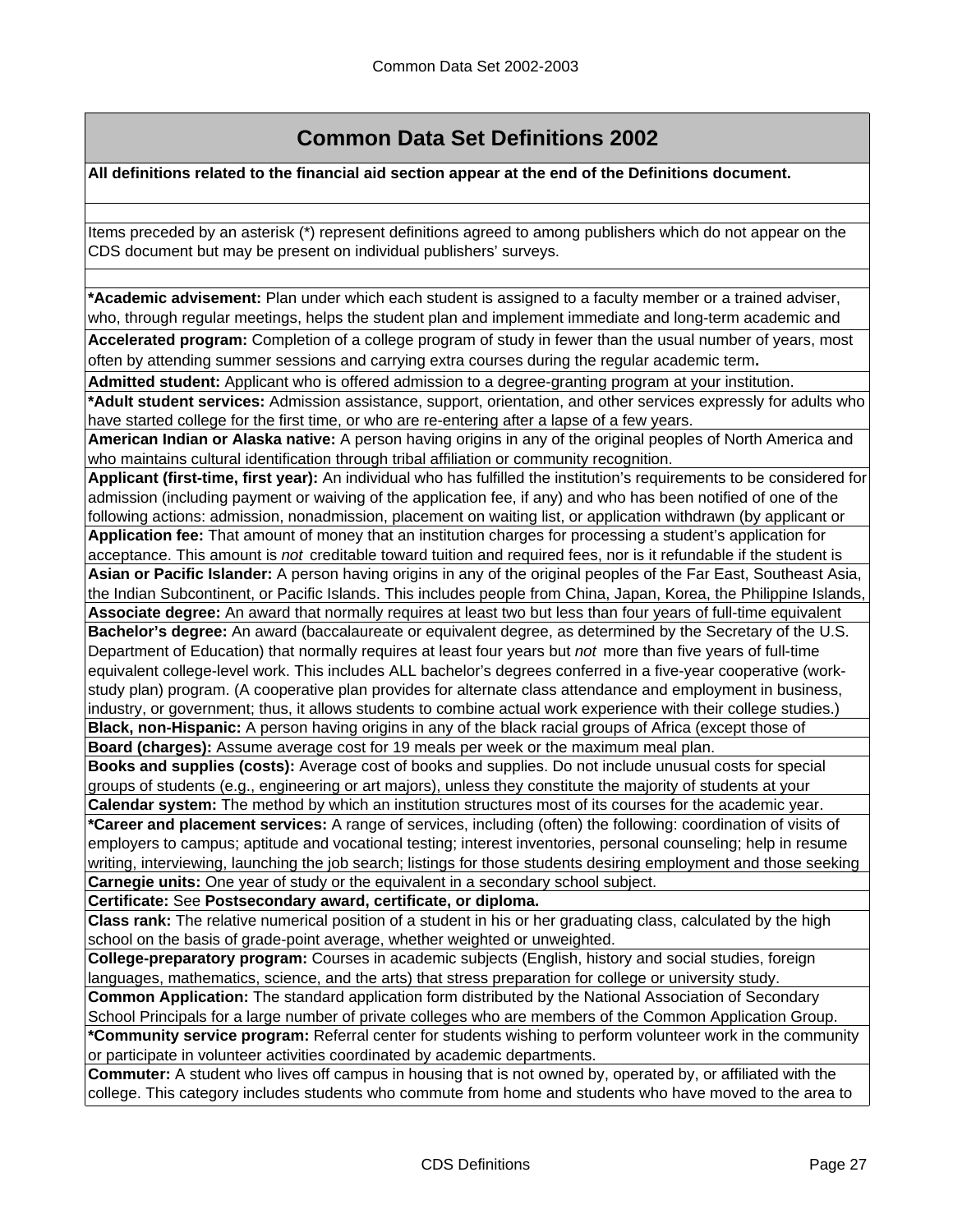**Contact hour:** A unit of measure that represents an hour of scheduled instruction given to students. Also referred **Continuous basis (for program enrollment):** A calendar system classification that is used by institutions that enroll students at any time during the academic year. For example, a cosmetology school or a word processing school might allow students to enroll and begin studies at various times, with no requirement that classes begin **Cooperative housing:** College-owned, -operated, or -affiliated housing in which students share room and board expenses and participate in household chores to reduce living expenses.

**Cooperative (work-study plan) program:** A program that provides for alternate class attendance and employment in business, industry, or government.

**\*Counseling service:** Activities designed to assist students in making plans and decisions related to their **Credit:** Recognition of attendance or performance in an instructional activity (course or program) that can be applied by a recipient toward the requirements for a degree, diploma, certificate, or other formal award.

**Credit course:** A course that, if successfully completed, can be applied toward the number of courses required for achieving a degree, diploma, certificate, or other formal award.

**Credit hour:** A unit of measure representing an hour (50 minutes) of instruction over a 15-week period in a semester or trimester system or a 10-week period in a quarter system. It is applied toward the total number of hours needed for completing the requirements of a degree, diploma, certificate, or other formal award.

**Cross-registration:** A system whereby students enrolled at one institution may take courses at another institution without having to apply to the second institution.

**Deferred admission:** The practice of permitting admitted students to postpone enrollment, usually for a period of **Degree:** An award conferred by a college, university, or other postsecondary education institution as official recognition for the successful completion of a program of studies.

**Degree-seeking students:** Students enrolled in courses for credit who are recognized by the institution as seeking a degree or formal award. At the undergraduate level, this is intended to include students enrolled in **Differs by program (calendar system):** A calendar system classification that is used by institutions that have occupational/vocational programs of varying length. These schools may enroll students at specific times depending on the program desired. For example, a school might offer a two-month program in January, March, **Diploma:** See **Postsecondary award, certificate, or diploma.**

**Distance learning:** An option for earning course credit at off-campus locations via cable television, internet, satellite classes, videotapes, correspondence courses, or other means.

**Doctoral degree:** The highest award a student can earn for graduate study. The doctoral degree classification includes such degrees as Doctor of Education, Doctor of Juridical Science, Doctor of Public Health, and the Doctor of Philosophy degree in any field such as agronomy, food technology, education, engineering, public administration, ophthalmology, or radiology. For the Doctor of Public Health degree, the prior degree is generally

**Double major:** Program in which students may complete two undergraduate programs of study simultaneously. **Dual enrollment:** A program through which high school students may enroll in college courses while still enrolled in high school. Students are not required to apply for admission to the college in order to participate.

**Early action plan:** An admission plan that allows students to apply and be notified of an admission decision well in advance of the regular notification dates. If admitted, the candidate is not committed to enroll; the student may **Early admission:** A policy under which students who have not completed high school are admitted and enroll full time in college, usually after completion of their junior year.

**Early decision plan:** A plan that permits students to apply and be notified of an admission decision (and financial aid offer if applicable) well in advance of the regular notification date. Applicants agree to accept an offer of admission and, if admitted, to withdraw their applications from other colleges. There are three possible decisions for early decision applicants: admitted, denied, or not admitted but forwarded for consideration with the regular **English as a Second Language (ESL):** A course of study designed specifically for students whose native

**Exchange student program-domestic:** Any arrangement between a student and a college that permits study for a semester or more at another college **in the United States** without extending the amount of time required for a **External degree program:** A program of study in which students earn credits toward a degree through independent study, college courses, proficiency examinations, and personal experience. External degree **Extracurricular activities (as admission factor):** Special consideration in the admissions process given for participation in both school and nonschool-related activities of interest to the college, such as clubs, hobbies,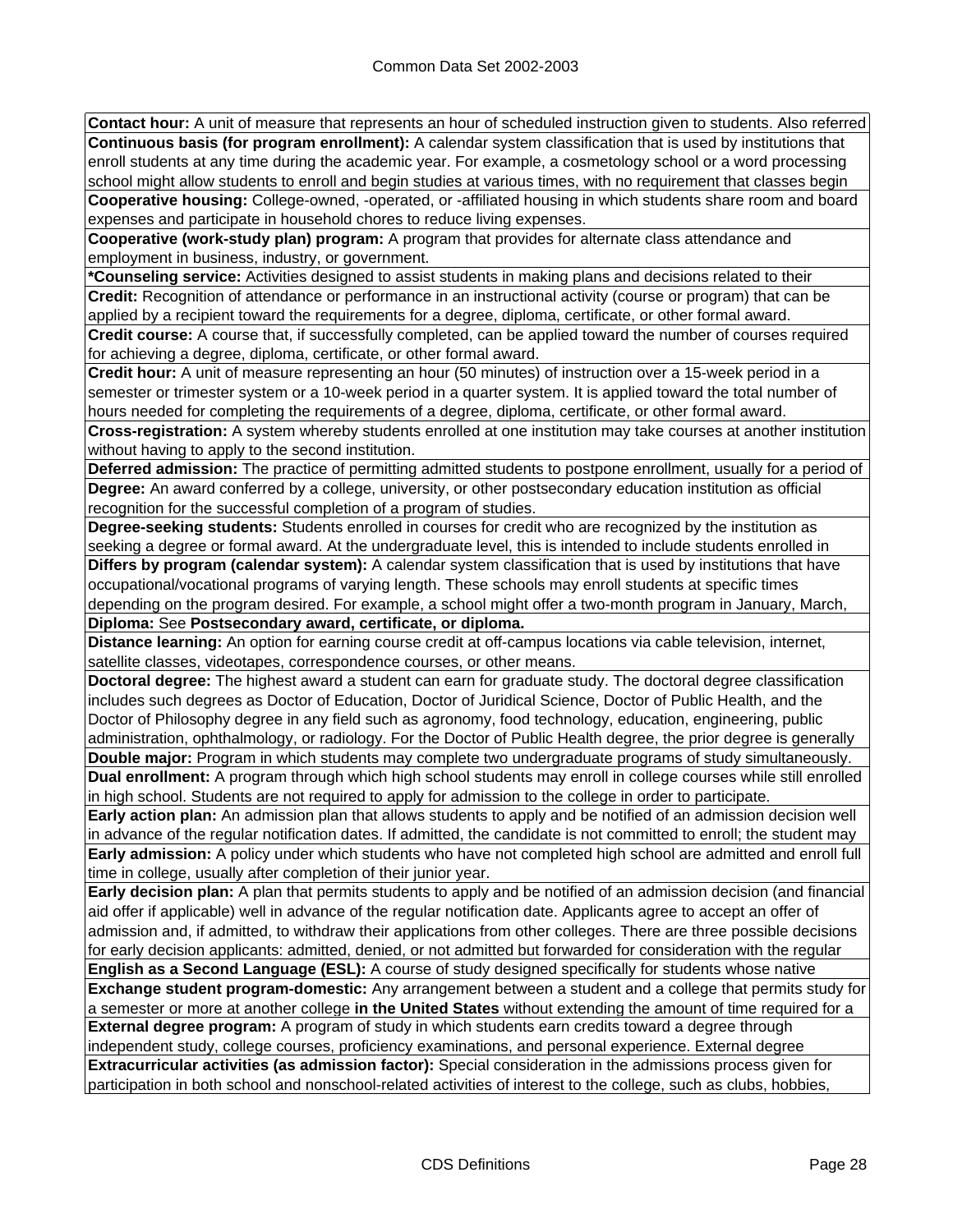**First professional certificate (postdegree):** An award that requires completion of an organized program of study designed for persons who have completed the first professional degree. Examples could be refresher **First professional degree:** An award in one of the following fields: Chiropractic (DC, DCM), dentistry (DDS, DMD), medicine (MD), optometry (OD), osteopathic medicine (DO), rabbinical and Talmudic studies (MHL, Rav), Pharmacy (BPharm, PharmD), podiatry (PodD, DP, DPM), veterinary medicine (DVM), law (LLB, JD),

**First-time student:** A student attending any institution for the first time at the level enrolled. Includes students enrolled in the fall term who attended a postsecondary institution for the first time at the same level in the prior summer term. Also includes students who entered with advanced standing (college credit earned before

**First-time, first-year (freshman) student:** A student attending any institution for the first time at the undergraduate level. Includes students enrolled in the fall term who attended college for the first time in the prior summer term. Also includes students who entered with advanced standing (college credits earned before

**First-year student:** A student who has completed less than the equivalent of 1 full year of undergraduate work; that is, less than 30 semester hours (in a 120-hour degree program) or less than 900 contact hours. **Freshman:** A first-year undergraduate student.

**\*Freshman/new student orientation:** Orientation addressing the academic, social, emotional, and intellectual issues involved in beginning college. May be a few hours or a few days in length; at some colleges, there is a fee. **Full-time student (undergraduate):** A student enrolled for 12 or more semester credits, 12 or more quarter credits, or 24 or more contact hours a week each term.

**Geographical residence (as admission factor):** Special consideration in the admission process given to students from a particular region, state, or country of residence.

**Grade-point average (academic high school GPA):** The sum of grade points a student has earned in secondary school divided by the number of courses taken. The most common system of assigning numbers to grades counts four points for an A, three points for a B, two points for a C, one point for a D, and no points for an E or F. Unweighted GPA's assign the same weight to each course. Weighting gives students additional points for

**Graduate student:** A student who holds a bachelor's or first professional degree, or equivalent, and is taking **\*Health services:** Free or low cost on-campus primary and preventive health care available to students.

**High school diploma or recognized equivalent:** A document certifying the successful completion of a prescribed secondary school program of studies, or the attainment of satisfactory scores on the Tests of General **Hispanic:** A person of Mexican, Puerto Rican, Cuban, Central or South American, or other Spanish culture or

**Honors program:** Any special program for very able students offering the opportunity for educational enrichment, independent study, acceleration, or some combination of these.

**Independent study:** Academic work chosen or designed by the student with the approval of the department concerned, under an instructor's supervision, and usually undertaken outside of the regular classroom structure. **In-state tuition:** The tuition charged by institutions to those students who meet the state's or institution's

**International student:** See **Nonresident alien.**

**Internship:** Any short-term, supervised work experience usually related to a student's major field, for which the student earns academic credit. The work can be full- or part-time, on- or off-campus, paid or unpaid.

**\*Learning center:** Center offering assistance through tutors, workshops, computer programs, or audiovisual equipment in reading, writing, math, and skills such as taking notes, managing time, taking tests.

**\*Legal services:** Free or low cost legal advice for a range of issues (personal and other).

**Liberal arts/career combination:** Program in which a student earns undergraduate degrees in two separate fields, one in a liberal arts major and the other in a professional or specialized major, whether on campus or **Master's degree:** An award that requires the successful completion of a program of study of at least the full-time equivalent of one but not more than two academic years of work beyond the bachelor's degree.

**Minority affiliation (as admission factor):** Special consideration in the admission process for members of **\*Minority student center:** Center with programs, activities, and/or services intended to enhance the college

**Nonresident alien:** A person who is not a citizen or national of the United States and who is in this country on a visa or temporary basis and does not have the right to remain indefinitely.

**\*On-campus day care:** Licensed day care for students' children (usually age 3 and up); usually for a fee. **Open admission:** Admission policy under which virtually all secondary school graduates or students with GED

equivalency diplomas are admitted without regard to academic record, test scores, or other qualifications.

**Other expenses (costs):** Include average costs for clothing, laundry, entertainment, medical (if not a required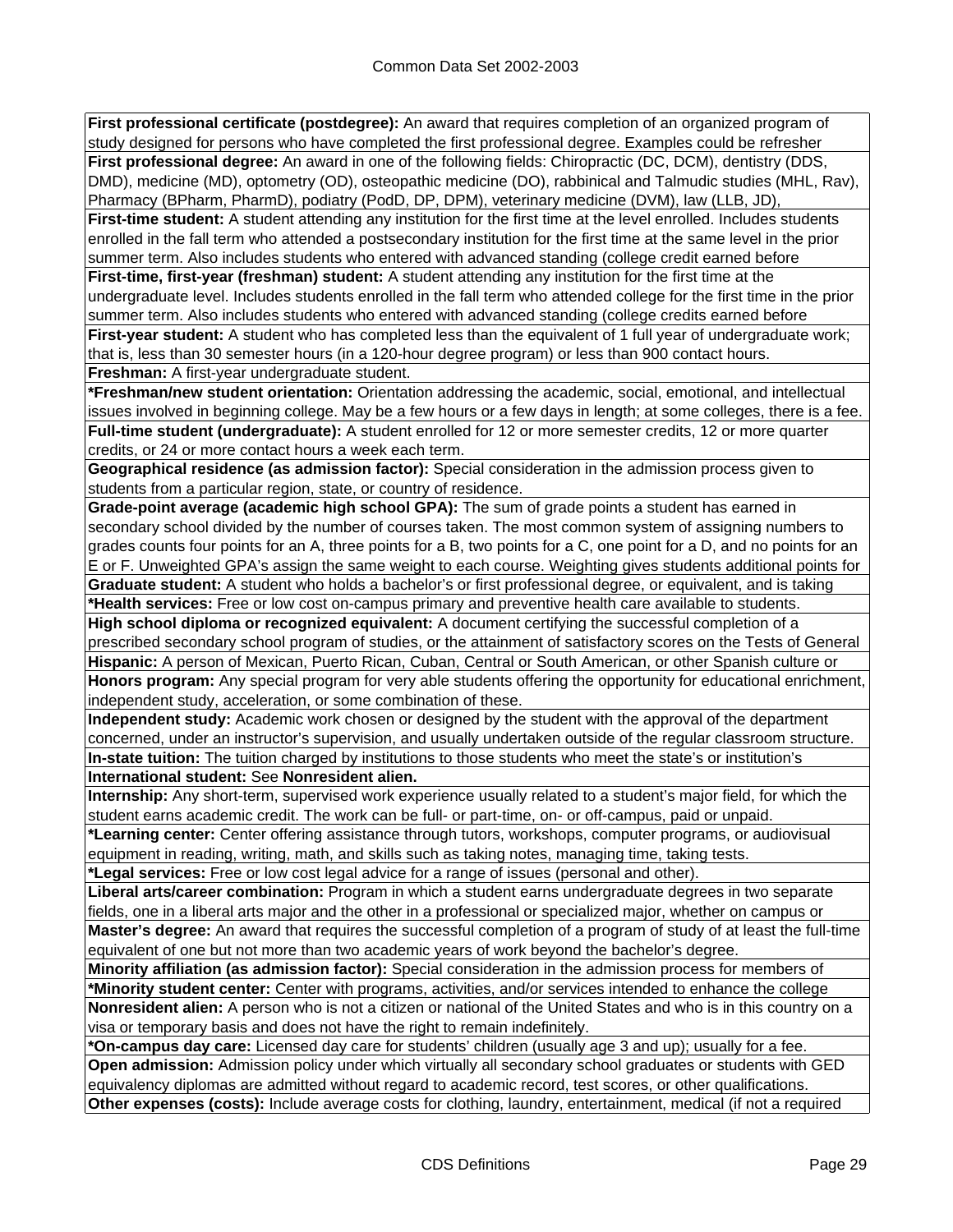**Out-of-state tuition:** The tuition charged by institutions to those students who do not meet the institution's or **Part-time student (undergraduate):** A student enrolled for fewer than 12 credits per semester or quarter, or fewer than 24 contact hours a week each term.

**\*Personal counseling**: One-on-one or group counseling with trained professionals for students who want to explore personal, educational, or vocational issues.

**Post-baccalaureate certificate:** An award that requires completion of an organized program of study requiring 18 credit hours beyond the bachelor's; designed for persons who have completed a baccalaureate degree but do **Post-master's certificate:** An award that requires completion of an organized program of study of 24 credit hours beyond the master's degree but does not meet the requirements of academic degrees at the doctoral level.

**Postsecondary award, certificate, or diploma:** Includes the following three IPEDS definitions for postsecondary awards, certificates, and diplomas of varying durations and credit/contact hour requirements—

*Less Than 1 Academic Year:* Requires completion of an organized program of study at the postsecondary level (below the baccalaureate degree) in less than 1 academic year (2 semesters or 3 quarters) or in less than 900 *At Least 1 But Less Than 2 Academic Years:* Requires completion of an organized program of study at the

postsecondary level (below the baccalaureate degree) in at least 1 but less than 2 full-time equivalent academic years, or designed for completion in at least 30 but less than 60 credit hours, or in at least 900 but less than 1,800 *At Least 2 But Less Than 4 Academic Years:* Requires completion of an organized program of study at the

postsecondary level (below the baccalaureate degree) in at least 2 but less than 4 full-time equivalent academic years, or designed for completion in at least 60 but less than 120 credit hours, or in at least 1,800 but less than **Private institution:** An educational institution controlled by a private individual(s) or by a nongovernmental

agency, usually supported primarily by other than public funds, and operated by other than publicly elected or **Private for-profit institution:** A private institution in which the individual(s) or agency in control receives compensation, other than wages, rent, or other expenses for the assumption of risk.

**Private nonprofit institution:** A private institution in which the individual(s) or agency in control receives no compensation, other than wages, rent, or other expenses for the assumption of risk. These include both **Proprietary institution:** See **Private for-profit institution.**

**Public institution:** An educational institution whose programs and activities are operated by publicly elected or appointed school officials, and which is supported primarily by public funds.

**Quarter calendar system:** A calendar system in which the academic year consists of three sessions called quarters of about 12 weeks each. The range may be from 10 to 15 weeks. There may be an additional quarter in **Race/ethnicity:** Category used to describe groups to which individuals belong, identify with, or belong in the eyes of the community. The categories do not denote scientific definitions of anthropological origins. A person may be **Race/ethnicity unknown:** Category used to classify students or employees whose race/ethnicity is not known

and whom institutions are unable to place in one of the specified racial/ethnic categories.

**Religious affiliation/commitment (as admission factor):** Special consideration given in the admission process for affiliation with a certain church or faith/religion, commitment to a religious vocation, or observance of certain **\*Religious counseling:** One-on-one or group counseling with trained professionals for students who want to

**\*Remedial services:** Instructional courses designed for students deficient in the general competencies necessary for a regular postsecondary curriculum and educational setting.

**Required fees:** Fixed sum charged to students for items not covered by tuition and required of such a large proportion of all students that the student who does NOT pay is the exception. Do not include application fees or **Resident alien or other eligible non-citizen:** A person who is not a citizen or national of the United States and who has been admitted as a legal immigrant for the purpose of obtaining permanent resident alien status (and who holds either an alien registration card [Form I-551 or I-151], a Temporary Resident Card [Form I-688], or an Arrival-Departure Record [Form I-94] with a notation that conveys legal immigrant status, such as Section 207

**Room and board (charges)—on campus:** Assume double occupancy in institutional housing and 19 meals per **Secondary school record (as admission factor):** Information maintained by the secondary school that may include such things as the student's high school transcript, class rank, GPA, and teacher and counselor **Semester calendar system:** A calendar system that consists of two semesters during the academic year with about 16 weeks for each semester of instruction. There may be an additional summer session.

**Student-designed major:** A program of study based on individual interests, designed with the assistance of an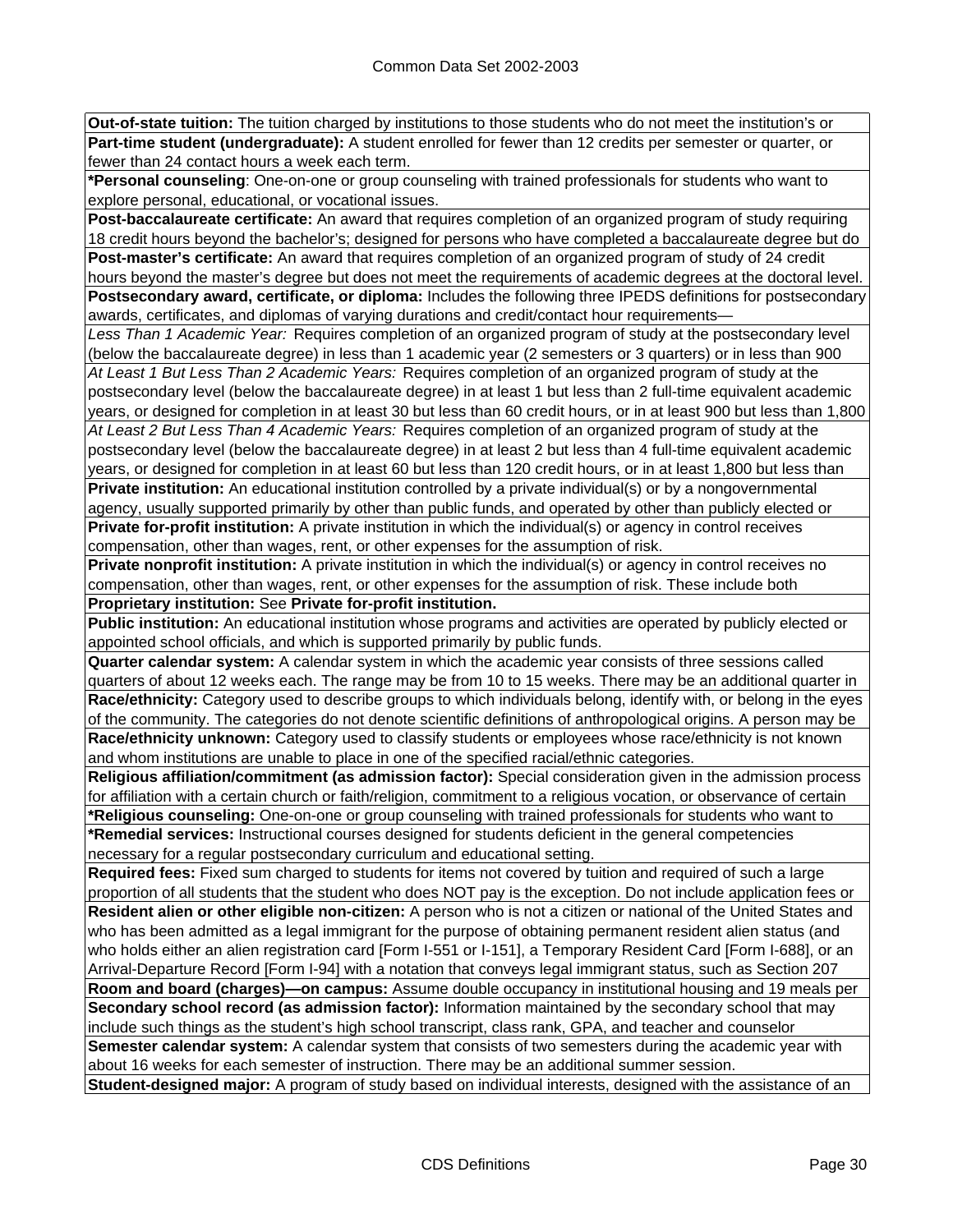**Study abroad:** Any arrangement by which a student completes part of the college program studying in another country. Can be at a campus abroad or through a cooperative agreement with some other U.S. college or an **\*Summer session:** A summer session is shorter than a regular semester and not considered part of the academic year. It is not the third term of an institution operating on a trimester system or the fourth term of an institution operating on a quarter calendar system. The institution may have 2 or more sessions occurring in the summer months. Some schools, such as vocational and beauty schools, have year-round classes with no

**Talent/ability (as admission factor):** Special consideration given to students with demonstrated talent/abilities in areas of interest to the institution (e.g., sports, the arts, languages, etc.).

**Teacher certification program:** Program designed to prepare students to meet the requirements for certification as teachers in elementary, middle/junior high, and secondary schools.

**Transfer applicant:** An individual who has fulfilled the institution's requirements to be considered for admission (including payment or waiving of the application fee, if any) and who has previously attended another college or **Transfer student:** A student entering the institution for the first time but known to have previously attended a postsecondary institution at the same level (e.g., undergraduate). The student may transfer with or without credit. **Transportation (costs):** Assume two round trips to student's hometown per year for students in institutional housing or daily travel to and from your institution for commuter students.

**Trimester calendar system:** An academic year consisting of 3 terms of about 15 weeks each.

**Tuition:** Amount of money charged to students for instructional services. Tuition may be charged per term, per **\*Tutoring:** May range from one-on-one tutoring in specific subjects to tutoring in an area such as math, reading, or writing. Most tutors are college students; at some colleges, they are specially trained and certified.

**Unit:** a standard of measurement representing hours of academic instruction (e.g., semester credit, quarter **Undergraduate:** A student enrolled in a four- or five-year bachelor's degree program, an associate degree program, or a vocational or technical program below the baccalaureate.

**\*Veteran's counseling:** Helps veterans and their dependents obtain benefits for their selected program and provides certifications to the Veteran's Administration. May also provide personal counseling on the transition **\*Visually impaired:** Any person whose sight loss is not correctable and is sufficiently severe as to adversely **Volunteer work (as admission factor):** Special consideration given to students for activity done on a volunteer basis (e.g., tutoring, hospital care, working with the elderly or disabled) as a service to the community or the public **Wait list:** List of students who meet the admission requirements but will only be offered a place in the class if

**Weekend college:** A program that allows students to take a complete course of study and attend classes only on **White, non-Hispanic:** A person having origins in any of the original peoples of Europe, North Africa, or the **\*Women's center:** Center with programs, academic activities, and/or services intended to promote an

**Work experience (as admission factor):** Special consideration given to students who have been employed prior to application, whether for relevance to major, demonstration of employment-related skills, or as explanation of

### **Financial Aid Definitions**

**Financial aid applicant**: Any applicant who submits any one of the institutionally required financial aid **Indebtedness**: Aggregate dollar amount borrowed through any loan programs (federal, state, subsidized, unsubsidized, private, etc.; excluding parent loans) while the student was enrolled at an institution. Student loans co-signed by a parent are assumed to be the responsibility of the student and **should** be included. **Institutional and external funds**: Endowment, alumni, or external monies for which the institution determines **Financial need**: As determined by your institution using the federal methodology and/or your institution's own **Need-based aid**: College-funded or college-administered award from institutional, state, federal, or other sources for which a student must have financial need to qualify. This includes both institutional and noninstitutional student **Need-based gift aid**: Scholarships and grants from institutional, state, federal, or other sources for which a **Need-based self-help aid**: Loans and jobs from institutional, state, federal, or other sources for which a student

Non-need-based gift aid: Scholarships and grants, gifts, or merit-based aid from institutional, state, federal, or other sources (including unrestricted funds or gifts and endowment income) awarded solely on the basis of academic achievement, merit, or any other non-need-based reason. When reporting questions H1 and H2, non-**Note: Suggested order of precedence for counting non-need money as need-based:**

Non-need institutional grants